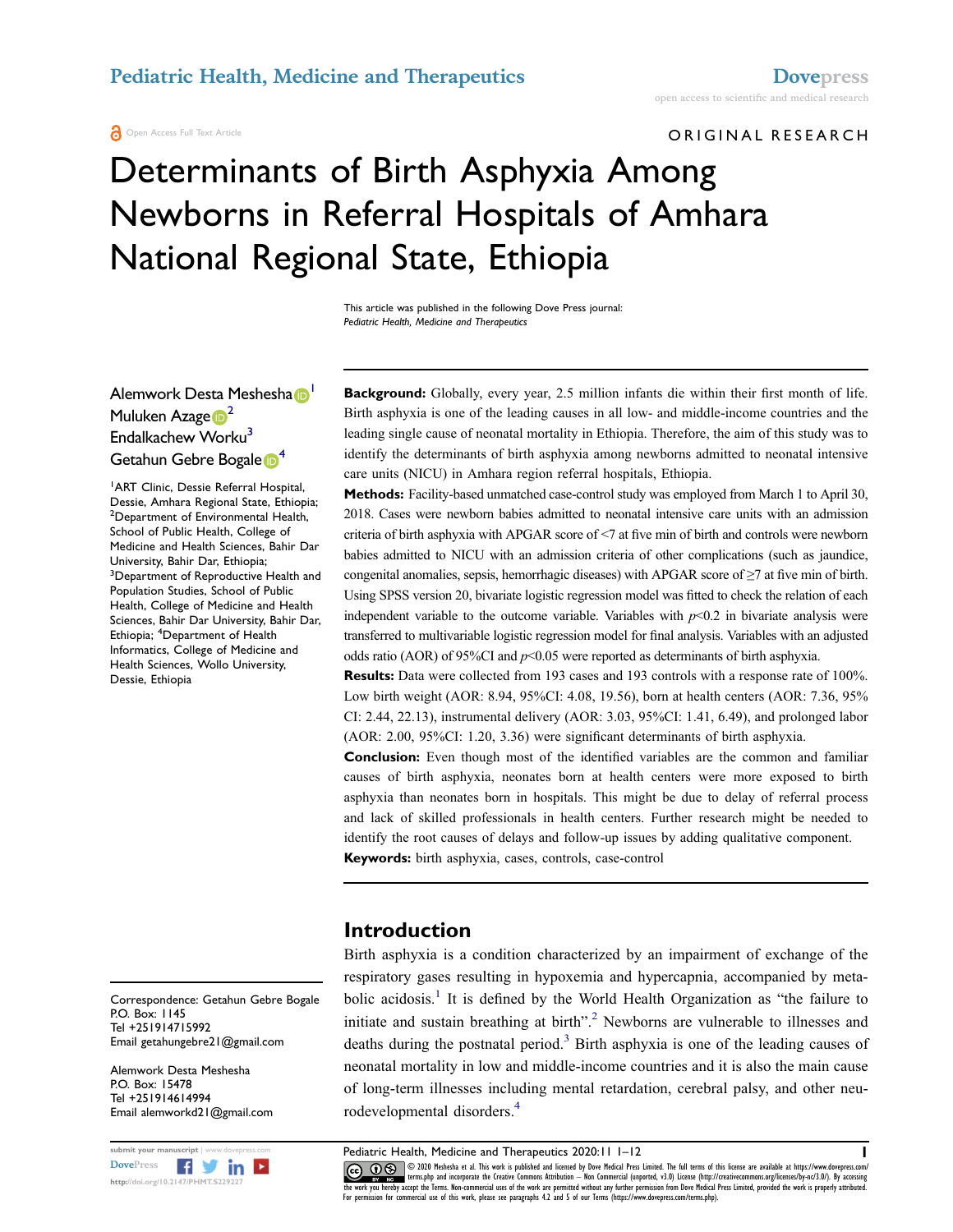<span id="page-1-0"></span>Worldwide, 2.5 million infants die within their first month of life every year, contributing nearly 47% of all deaths of children under five year's of age. Almost all deaths of newborns are in developing countries, with the highest number in South Asia and sub-Saharan Africa.<sup>[5](#page-10-4)</sup> International reports indicated that birth asphyxia is the third cause of neonatal deaths next to infections and preterm.[6](#page-10-5) Each year, 24% of neonatal deaths occurred due to birth asphyxia.<sup>[7,](#page-10-6)[8](#page-10-7)</sup> Studies done in Columbia,<sup>[9](#page-10-8)</sup> Nigeria, $10$  and southwest Ethiopia<sup>[11](#page-10-10)</sup> indicated that the prevalence of birth asphyxia were about 41%, 21%, and 12.5%, respectively.

<span id="page-1-4"></span><span id="page-1-3"></span><span id="page-1-2"></span><span id="page-1-1"></span>Ethiopia is one of the 10 countries with the highest number of neonatal mortality worldwide, with an estimated number of [12](#page-10-11)2,000 newborn deaths per year.<sup>12</sup> Nationally, birth asphyxia contributed 24% of neonatal deaths.<sup>13</sup>

<span id="page-1-8"></span><span id="page-1-7"></span><span id="page-1-5"></span>Studies conducted in Thailand, Pakistan and Ethiopia indicated that low birth weight, caesarian section; $14-16$  $14-16$  $14-16$ multiple births, lack of antenatal care; $17$  maternal age, gravidity, and mode of delivery; $18$  prolonged labor, and fetal distress<sup>[16](#page-10-14)</sup> were significant causes of birth asphyxia. However, unlike to this study, most of the studies were conducted at individual facility level which may not able to reflect the shared regional burden. Additionally, they used secondary data sources which may face to data / information incompleteness. Therefore, the aim of this study was to identify significant determinants of birth asphyxia among newborns at region level for formulating intervention mechanisms at local, regional and national levels.

#### Methods

#### Study Design, Period and Setting

Facility-based unmatched case-control study was employed to identify the determinants of birth asphyxia among newborns in referral hospitals of Amhara national regional state, Ethiopia from March 1 to April 30, 2018.

<span id="page-1-9"></span>The Amhara National Regional State is located in the northwestern part of Ethiopia between 9° 20ʹ and 14° 20ʹ north latitude and 36° 20ʹ and 40° 20ʹ east longitude. The Central Statistics Agency's total population projection estimate for the Amhara Region for 2017 is 21,134,988 with a fifty-fifty numerical split between the sexes. Of these 17% were urban residents which are below the national average.[19](#page-10-17) According to Ethiopian 2009 Ethiopian Fiscal Year Annual Performance Report published by Federal Ministry of Health, Amhara has 68 Hospitals, 841 Health <span id="page-1-10"></span>Centers and 3342 Health Posts.<sup>[20](#page-10-18)</sup> Among the 68 functional hospitals in the region, Dessie, Felege-Hiwot, University of Gondar, Debebirhan, and Debremarkos hospitals are tertiary care (referral) hospitals. Thus, all five referral hospitals serve the population found in the region.

### Study Participants

All asphyxiated and nonasphyxiated newborns admitted to neonatal intensive care units (NICU) of referral hospitals found in Amhara regional state were the study population. Cases were newborn babies admitted to NICU with an admission criteria of birth asphyxia (APGAR score of <7 at five min of birth) from cohort of mother-newborn pairs. Controls were newborn babies admitted to NICU with an admission criteria of other complications such asjaundice, congenital anomalies, sepsis, hemorrhagic diseases (but APGAR score of ≥7 at five min of birth) from their own cohort of mother-newborn pairs. Newborn babies who had no mothers (caregivers) due to lost or death and mothers who were sick and unable to respond were excluded from the study.

### Sample Size and Sampling Procedures

<span id="page-1-6"></span>Sample size was calculated based on unmatched case–control formula (Kelsey) with the assumptions of power=80% and 95%CI using Epi Info version 7. From previous case–control studies on determinants of birth asphyxia, the major determinants were low birth weight  $(p=11.33\%, \text{OR} = 2.40)$ , gestational age of  $\leq$ 37 weeks (p=52%, OR=2.57), multiple births (p=6.2%, OR=0.11), mode of delivery  $(p=22.2\%, \text{ OR}=2.94)$ , and gravidity ( $p=33.3\%$ , OR=2.64).<sup>14[,18,](#page-10-16)[21](#page-10-19)</sup> From the alternative sample sizes, the largest sample size (386; 193 cases and 193 controls) was selected. Recently, these five hospitals are evenly distributed geographically while the sample sizes were selected after proportional allocation to their respective hospitals. They have their own NICU. Among the estimated total admissions, 2091 newborns, in the study period, 193 newborns with birth asphyxia and 193 newborns without birth asphyxia were selected for the study. After proportional allocation to their respective hospitals, systematic random sampling technique was employed to select every second asphyxiated newborns and every eighth non-asphyxiated newborn during data collection period.

#### Operational Definitions

Birth asphyxia is the failure to initiate and sustain breathing at birth. Appearance Pulse Grimace Activity Respiration (APGAR) Score of <7 (asphyxiated newborn which shows either not able to breath after birth and convulsions/spasms or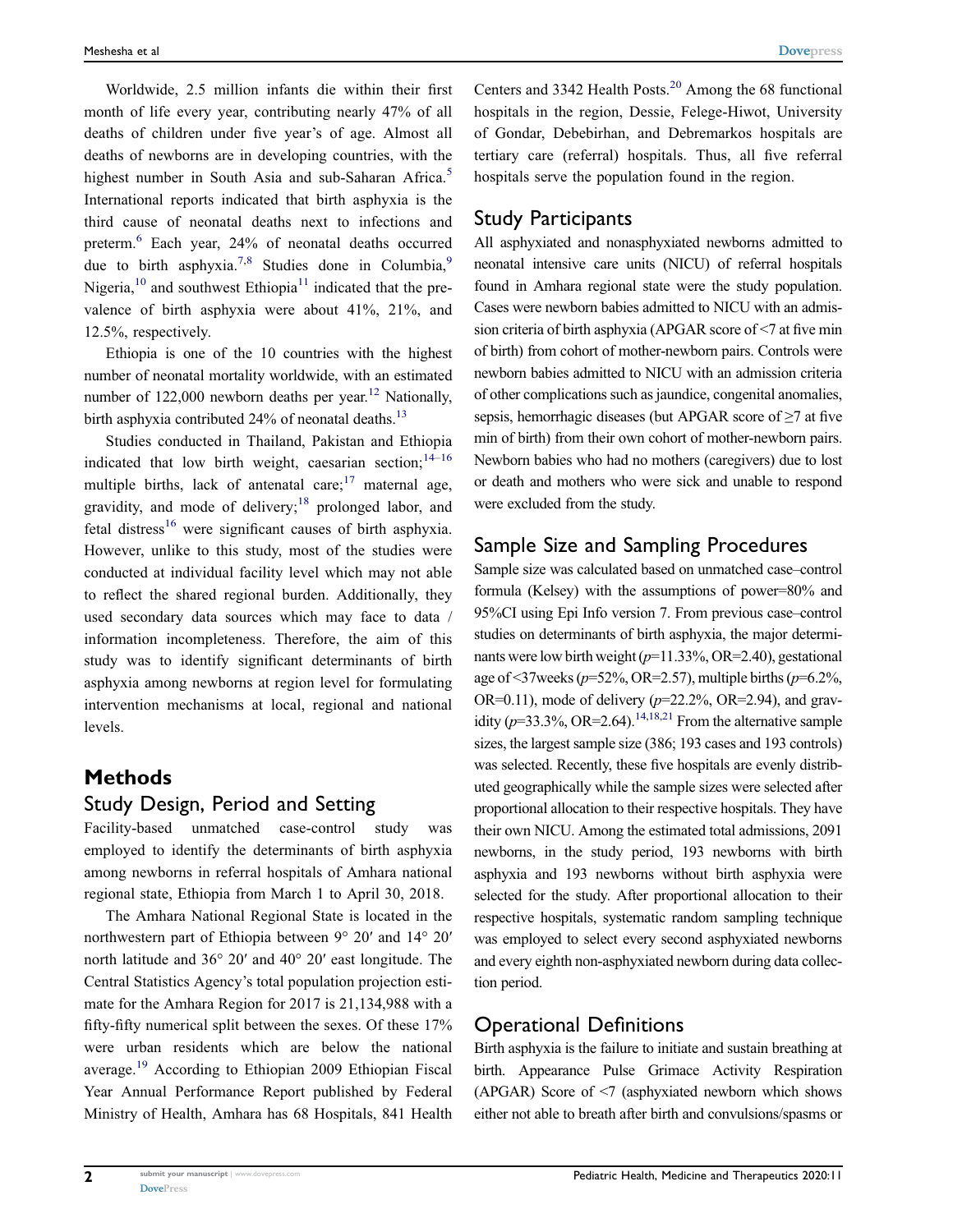not able to suckle normally after birth or not able to cry after birth).<sup>2</sup> Preeclampsia/eclampsia is a condition that can develop during pregnancy characterized by high blood pressure (hypertension) and protein in the urine (proteinuria). If not properly recognized and managed, preeclampsia can progress to eclampsia, which is defined as the development of seizures in a woman with preeclampsia. Prolonged labor, also known as failure to progress, was considered when the labor, after the latent phase of first stage of labor, exceeds 12 hours in primi-gravida or 8 hours in multipara mothers.<sup>[22](#page-10-20)–[24](#page-10-21)</sup> Premature rupture of membrane (PROM) was considered as a rupture of the membrane of the amniotic sac and chorion occurred more than one hour before the onset of labor. Prolonged rupture of membrane is a rupture of membrane or leaking for >18 hours.

# <span id="page-2-0"></span>Data Collection Tools, Procedures and Data Quality Control

A pre-tested structured interviewer-administered questionnaire and checklist were used for data collection. Both tools were prepared in English language and the questionnaire was translated to local language, Amharic, and then translated back to English language to check inconsistency. The English version checklist was used to review maternal medical records which were written in English language. The questionnaire was used to collect data on maternal sociodemographic and behavior-related variables, such as age, marital status, residence, education, occupation, income, khat chewing, and alcohol drinking. Whereas, the checklist was used to review maternal health-related variables (such as, preeclampsia/eclampsia, HIV status, diabetes mellitus, bleeding in pregnancy, irondeficiency anemia, referral status), antepartum-related variables (such as, gravidity, parity, multiple birth, number and place of antenatal care visits), intrapartum related variables (such as, prolonged labor and rupture of membrane, premature rupture of membrane, fetal presentation, and mode of delivery), and newborn-related variables (such as, sex, birth weight, asphyxia status and gestation age) from medical records of mother-newborn pairs.

Ten professional nurses were trained for data collection and supervision. To prevent expected biases, five of them were data collectors who had previous experiences of pediatric wards in other hospitals and but not working recently in the pediatric wards/NICU at the time of data collection. The five supervisors who had previous experiences of pediatric wards were from the nearby universities. The questionnaire was pretested in 5% of clients and possible modifications were

made prior to data collection. The supervisors and the principal investigator supervised the data collection process. They followed and checked data consistency, completeness, clarity and accuracy throughout the data collection process. They also supported data collectors in filling their gaps to achieve the goal of data collection.

# Data Analysis

Data were edited, coded and entered to Epi info version 7 software packages and exported to Statistical Package for Social Sciences (SPSS) version 20 (IBM Corporation, Armonk, NY, USA) for analysis. After missing data were removed, descriptive analysis was performed to calculate means with standard deviations, frequencies, and percentages. Bivariate logistic regression analysis was done to check the association of each independent variable to the outcome variable. At this stage, based on experts' recommendations specified for if  $\geq$ 20 covariates, a cut-off  $p$  <0.2 was used to screen candidate variables for the final model. Hosmer and Lemeshow goodness of fit test was used to check model fitness. Finally, the screened variables were fitted to multivariable logistic regression model through backward stepwise method to reduce the effects of confounders. Adjusted odds ratio with 95%CI and  $p<0.05$ used to declare significant determinants of birth asphyxia.

# Ethics Approval and Consent to **Participate**

Ethical clearance was obtained from the ethical review board (protocol number 009/18-01) of School of Public Health, College of Medicine and Health Sciences, Bahir Dar University. The ethical review board approved that oral informed consent, and consent from participants under the age of 18 years were included. Permission was obtained from Amhara public health institute and five referral hospitals. Full explanation of the study was given to respondents and oral informed consent was obtained from the study participants. Confidentiality of data was maintained anonymously.

# **Results**

# Sociodemographic and Behavioral **Characteristics**

A total of 386 (193 cases and 193 controls) participants were involved in the study with a response rate of 100%. Maternal mean  $(\pm S.D.)$  age was 26.63  $(\pm 5.09)$  years. Among the total study groups, 109 (56%) of cases and 105 (54%) of controls were in the age group of 25–34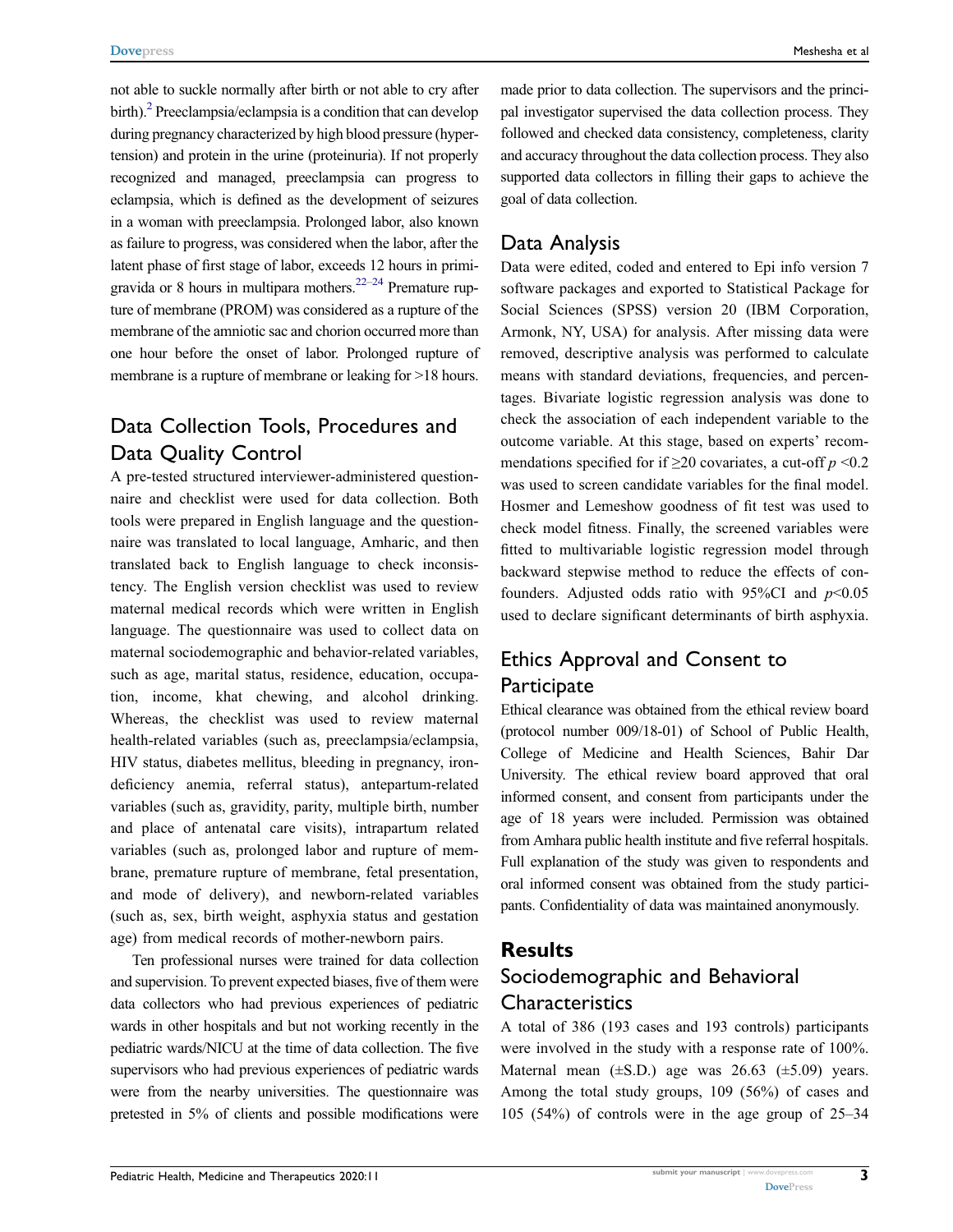years. Majority of respondents, 182 (94%) of cases and 170 (88%) of controls, were married. More than half of the respondents; 103 (53%) of cases and 121 (63%) of controls, came from urban areas. Housewives and farmers constituted 133 (69%) of cases and 101 (52%) of controls. Sixty-three (33%) of cases and 53 (28%) of controls were at elementary school (1–8 grades). One hundred thirteen (59%) of cases and 95 (49%) of controls had less than 2000 Ethiopian Birr monthly incomes. Most of the cases and controls were come to hospitals from the nearby areas. All respondents were nonsmokers. Majority of cases and controls, 374 (97%), had not ever chewed khat. However, 62 (32%) of cases and 65 (34%) of controls drank alcohol during the last pregnancy [\(Table 1\)](#page-4-0).

#### Maternal Health Related Variables

Majorly 173 (90%) of cases and 177 (92%) of controls did not faced preeclampsia/eclampsia, however, 20 (10%) of cases and 16 (8%) of controls faced the problem. Eight  $(4%)$  of cases and 9  $(5%)$  of controls have HIV. Twentytwo (9%) of cases and 14 (7%) of controls faced bleeding during the most recent pregnancy. Forty-four (23%) of cases and 32(17%) of controls had iron-deficiency anemia. One hundred twenty-four (64%) of cases and 89 (46%) of controls were referred from another health facilities ([Table 2](#page-5-0)).

# Antepartum and Intrapartum Related Variables

Among the total respondents, 91 (47%) of mothers with cases and 105 (54%) of mothers with controls experienced more than one pregnancy, however, 102 (53%) of cases and 88 (46%) of controls experienced their first pregnancy. Of the study units, 84 (44%) of cases and 96 (50%) of controls; and 109 (57%) of cases and 97 (50%) of controls were multiparous and primiparous respectively. Five (2.6%) of the cases and 16 (8.3%) of controls had given birth to twins during the most recent pregnancy. Nearly 189 (98%) of cases and 188 (97%) of controls had antenatal care (ANC) visits. Of the total respondents, 88 (46%) of cases and 67 (35%) of controls experience prolonged labor during the last pregnancy. Of the infants' mothers, 45 (23%) of cases and 27 (14%) of controls faced premature rupture of membrane before labor starts. Only 17 (9%) of cases and 12 (6%) of controls faced prolonged rupture of membrane after 24 hours. Very few study subjects, 11 (6%) of cases and 4 (2%) of controls, faced cord prolapse. Twelve (13%) of cases and 7 (4%) of controls had breech presentation. Of the total subjects, 53 (28%) of cases and 61 (32%) of controls were delivered with cesarean section, and 38 (20%) of cases and 15 (8%) of controls were delivered with instrumental assisted. Few respondents, 30 (16%) of cases and 5 (3%) of controls, delivered at health centers [\(Table 3\)](#page-6-0).

#### Newborn Characteristics

Of the total newborns,  $117 (61%)$  of cases and  $104 (54%)$  of controls were males. Among all sexes, 65 (35%) of cases and 10 (5%) of controls had low birth weight. Preterm babies contributed 32 (17%) of cases and 5 (3%) of controls. In cross-tabulation with birth weight, preterm babies contributed 34% of low birth weight. One hundred forty-six (76%) of cases were unable to breath after birth, however, only 31 (16%) of cases experienced spasm. The majority, 189 (98%) of cases were unable to suckle normally after birth, and 184 (95%) of cases were unable to cry after birth [\(Table 4\)](#page-7-0).

### Determinants of Birth Asphyxia

As per the experts' recommendation, many variables were selected for the study to exhaust potential covariates of birth asphyxia. In binary logistic regression analysis, 27 variables were entered in the analysis and only 20 variables were identified as determinants of birth asphyxia [\(Table 5](#page-8-0)). The other theme of variables were not associated with birth asphyxia. Variables that have  $p \le 0.2$  in the bivariate analysis and enter to multivariable analysis were; maternal marital status, place of residence, occupation, education, distance from the hospitals, bleeding during pregnancy, iron-deficiency anemia, referral status, gravidity, multiple births, number of ANC visits, prolonged labor, premature rupture of membrane, cord prolapse, fetal presentation, mode of delivery, place of delivery, gestational age, sex of newborn, and birth weight. After adjustment, the determinants that have  $p \le 0.05$  at 95%CI are only prolonged labor, mode of delivery, place of delivery, and birth weight [\(Table 5\)](#page-8-0).

Newborns born from mothers with prolonged labor were twice as likely to suffer from birth asphyxia as compared to their counterparts (AOR: 2.00, 95%CI: 1.20, 3.36). Newborns that were born using instrumental delivery were 3.03 times more likely to develop birth asphyxia than those delivered by vaginally (AOR: 3.03, 95%CI: 1.41, 6.49). Newborns that were born at health centers were 7.36 times more likely to develop birth asphyxia than those born at hospitals (AOR: 7.36, 95%CI: 2.44, 22.13). Newborns with low birth weight (2.5 kg) had 8.94 higher odds of birth asphyxia than those of normal (≥2.5 kg) at birth (AOR: 8.94, 95%CI: 4.08, 19.56) [\(Table 5](#page-8-0)).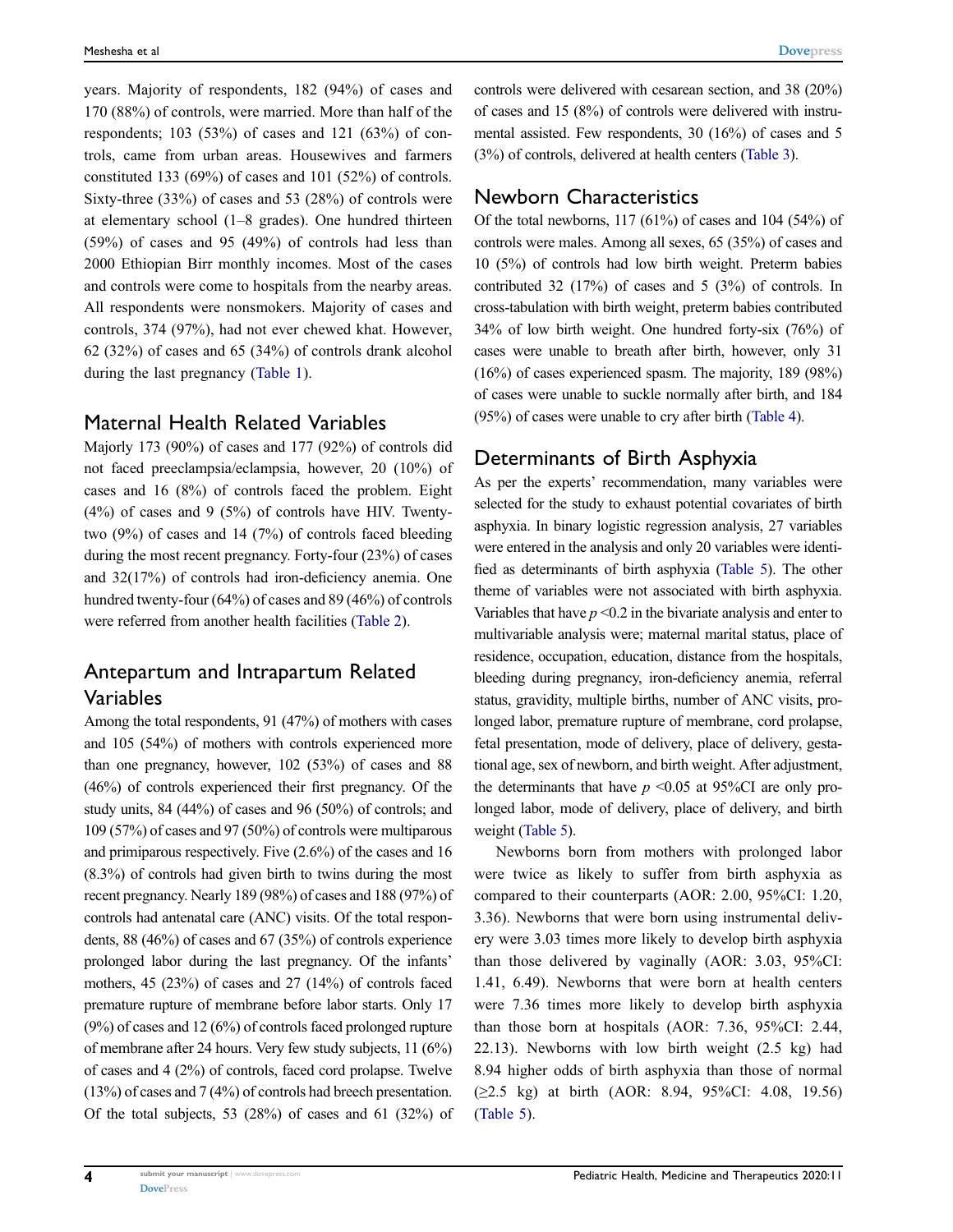<span id="page-4-0"></span>

|                | Table I Sociodemographic and Behavioral Characteristics of Respondents Among Newborns of Amhara Region Referral Hospitals, |  |  |  |  |
|----------------|----------------------------------------------------------------------------------------------------------------------------|--|--|--|--|
| Ethiopia, 2018 |                                                                                                                            |  |  |  |  |

| <b>Variables</b>                   | Cases (%)<br>$(n=193)$ | Controls (%)<br>$(n=193)$ | Total Count (%)<br>$(n=386)$ | Chi-Squared (p-<br>value) |
|------------------------------------|------------------------|---------------------------|------------------------------|---------------------------|
| Maternal age (in years)            |                        |                           |                              |                           |
| $15 - 24$                          | 63 (32.6)              | 67 (34.7)                 | 130(33.7)                    | 0.198(0.906)              |
| $25 - 34$                          | 109(56.5)              | 105(54.4)                 | 214(55.4)                    |                           |
| $35 - 49$                          | 21(10.9)               | 21(10.9)                  | 42 (10.9)                    |                           |
| Marital status                     |                        |                           |                              |                           |
| Unmarried                          | 11(5.7)                | 23(11.9)                  | 34(8.8)                      | 4.644(0.031)              |
| Married                            | 182 (94.3)             | 170(88.1)                 | 352 (91.2)                   |                           |
| Place of residence                 |                        |                           |                              |                           |
| Urban                              | 103(53.4)              | 121(62.7)                 | 224 (58)                     | 3.446 (0.063)             |
| Rural                              | 90 (46.6)              | 72 (37.3)                 | 162(42)                      |                           |
| Maternal occupation                |                        |                           |                              |                           |
| Laborer and student                | 15(7.8)                | 28 (14.5)                 | 43 $(11.1)$                  | 12.261(0.016)             |
| Farmer                             | 47 (24.4)              | 33(17.1)                  | 80 (20.7)                    |                           |
| Merchant                           | 22(11.4)               | 27(14.0)                  | 49 (12.7)                    |                           |
| Housewife                          | 86 (44.6)              | 68 (35.2)                 | 154 (39.9)                   |                           |
| Government employed                | 23(11.9)               | 37 (19.2)                 | 60 (15.5)                    |                           |
| <b>Educational status</b>          |                        |                           |                              |                           |
| Unable to read and write           | 49 (25.4)              | 39 (20.2)                 | 88 (22.8)                    | 9.694 (0.046)             |
| Able to read and write with        | 17(8.8)                | 12(6.2)                   | 29(7.5)                      |                           |
| informal education <sup>a</sup>    |                        |                           |                              |                           |
| Elementary school (1-8 grades)     | 63 (32.6)              | 53 (27.5)                 | 116(30.1)                    |                           |
| High school and Prep (9-12 grades) | 39 (20.2)              | 42 (21.8)                 | 81(21.0)                     |                           |
| Above 12 grades                    | 25(13.0)               | 47 (24.4)                 | 72 (18.7)                    |                           |
| Monthly income (average in ETB)    |                        |                           |                              |                           |
| ≤2000                              | 113(58.5)              | 95 (49.2)                 | 208 (53.9)                   | 3.384 (0.184)             |
| 2001-5000                          | 60(31.1)               | 73 (37.8)                 | 133(34.5)                    |                           |
| >5000                              | 20(10.4)               | 25(13.0)                  | 45 (11.7)                    |                           |
| Distance from the hospital (in km) |                        |                           |                              |                           |
| $0 - 10$                           | 78 (40.4)              | 108(56.0)                 | 186 (48.2)                   | 12.441 (0.002)            |
| $11 - 50$                          | 70 (36.3)              | 62(32.1)                  | 132(34.2)                    |                           |
| $51 - 275$                         | 45 (23.3)              | 23(11.9)                  | 68 (17.6)                    |                           |
| Khat chewing                       |                        |                           |                              |                           |
| No                                 | 187 (96.9)             | 187 (96.9)                | 374 (96.9)                   | $\sf b$                   |
| Yes                                | 6(3.1)                 | 6(3.1)                    | 12(3.1)                      |                           |
| Alcohol drinking                   |                        |                           |                              |                           |
| No                                 | 131(67.9)              | 128(66.3)                 | 259(67.1)                    | 0.106(0.745)              |
| Yes                                | 62(32.1)               | 65 (33.7)                 | 127 (32.9)                   |                           |

Notes: <sup>a</sup>lnformal education includes education delivered with campaign and at religious institutes. <sup>b</sup>Chi-squared assumption not fulfilled.

# **Discussion**

This study identified significant determinants of birth asphyxia in Referral Hospitals of Amhara National Regional State, Ethiopia. Some of intra-partum and newborn-related variables were associated to birth asphyxia. Prolonged labor, instrumental delivery (using forceps and vacuum extraction), place of delivery (at health centers), and low birth weight were identified as significant determinants of neonatal birth asphyxia.

<span id="page-4-1"></span>This finding shows that prolonged labor is statistically significant determinant of birth asphyxia. It is in line with a cross-sectional study done in Jimma zone of Ethiopia.<sup>11</sup> Other previous studies have also shown similar results.<sup>25[,26](#page-10-23)</sup>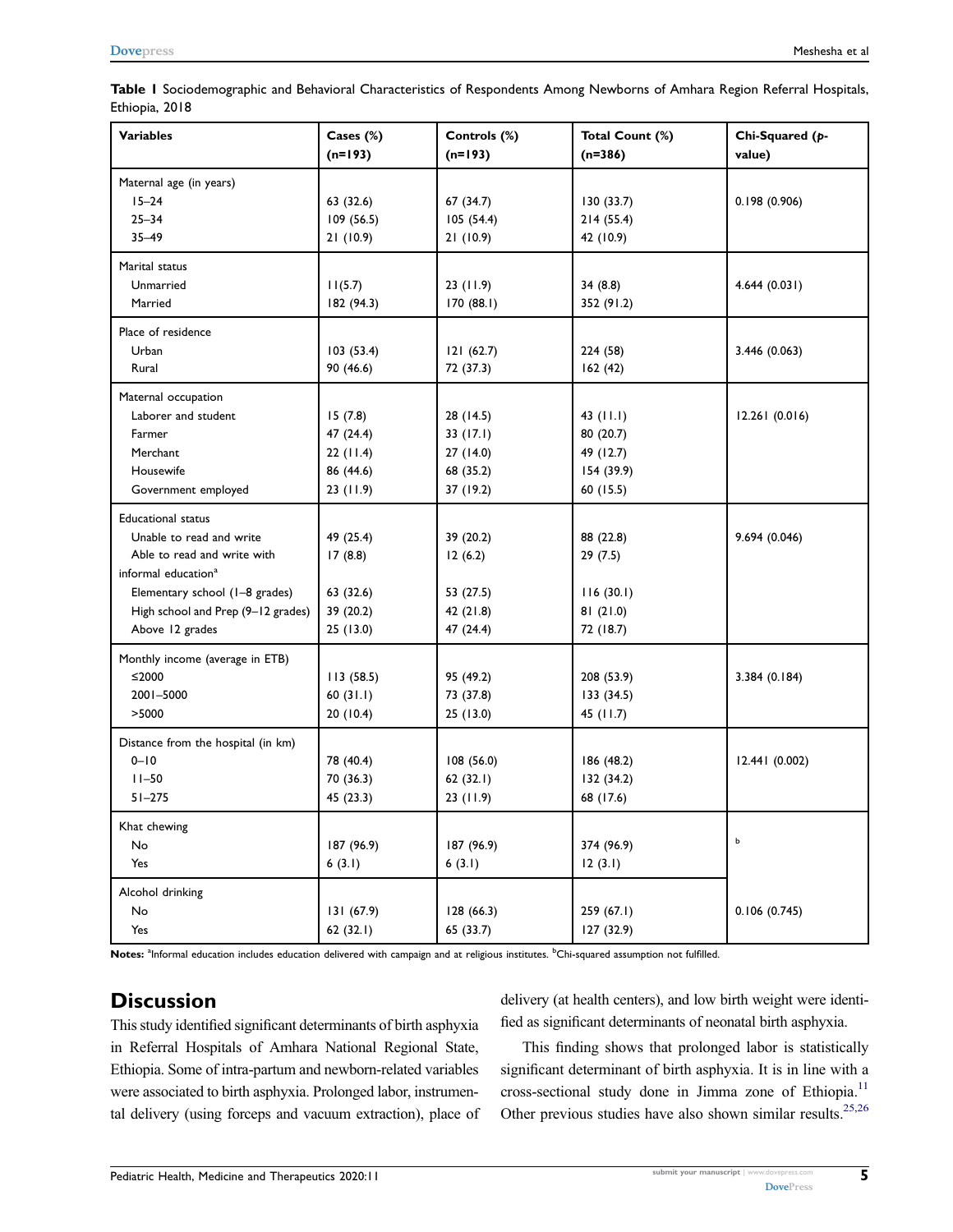| <b>Variables</b>            | Cases (%) (n=193) | Controls $(*)$ (n=193) | Total Count (%) (n=386) | Chi-Squared (p-value)            |
|-----------------------------|-------------------|------------------------|-------------------------|----------------------------------|
| Preeclampsia/eclampsia      |                   |                        |                         |                                  |
| No                          | 173 (89.6)        | 177(91.7)              | 350 (90.7)              | 0.490(0.484)                     |
| Yes                         | 20(10.4)          | 16(8.3)                | 36(9.3)                 | *merge this cell with above cell |
| HIV status                  |                   |                        |                         |                                  |
| No                          | 185 (95.9)        | 184(95.3)              | 369 (95.6)              | 0.062(0.804)                     |
| Yes                         | 8(4.1)            | 9(4.7)                 | 17(4.4)                 | *merge this cell with above cell |
| Diabetes Mellitus           |                   |                        |                         |                                  |
| No                          | 191 (99.0)        | 192 (99.5)             | 383 (99.2)              | $\mathbf a$                      |
| Yes                         | 2(1.0)            | 1(0.5)                 | 3(0.8)                  |                                  |
| Bleeding in pregnancy (APH) |                   |                        |                         |                                  |
| No.                         | 171(88.6)         | 179(92.7)              | 350 (90.7)              | 1.961(0.161)                     |
| Yes                         | 22(9.3)           | 14(7.3)                | 36(9.3)                 |                                  |
| Iron-deficiency anemia      |                   |                        |                         |                                  |
| No                          | 149(77.2)         | 161(83.4)              | 310(80.3)               | 2.359(0.125)                     |
| Yes                         | 44 (22.8)         | 32 (16.6)              | 76 (19.7)               |                                  |
| Referral status             |                   |                        |                         |                                  |
| No                          | 69 (35.8)         | 104(53.9)              | 173 (44.8)              | 12.832 (0.000)                   |
| Yes                         | 124(64.2)         | 89(46.1)               | 213(55.2)               |                                  |
|                             |                   |                        |                         |                                  |

<span id="page-5-0"></span>Table 2 Maternal Health Related Variables Among Newborns of Amhara Region Referral Hospitals, Ethiopia, 2018

Note: <sup>a</sup>Chi-squared assumption not fulfilled.

<span id="page-5-1"></span>Women with a prolonged labor had a negative birth experience more often than did women who had a normal labor. $27$ According to American Pregnancy Association and Reiter and Walsh, PC, prolonged labor or failure to progress occurs when labor lasts for approximately 20 h or more if you are a first-time mother, and 14 h or more if you have previously given birth. A prolonged latent phase happens during the first stage of labor. It can be exhausting and emotionally draining, but rarely leads to complications. Prolonged labor may happen due to slow effacement of the cervix, too large baby, too small birthing canal or woman's pelvis, carrying multiples, incorrect fetal presentation, psychological factors, such as worry, stress, or fear[.28](#page-10-25)[,29](#page-10-26)

<span id="page-5-5"></span><span id="page-5-4"></span><span id="page-5-3"></span><span id="page-5-2"></span>Our study result shows that instrumental delivery determined the occurrence of neonatal birth asphyxia. This in agreement with a case–control study done in India<sup>[30](#page-10-27)</sup> and cross-section findings in Ethiopia<sup>31</sup> and Pakistan.<sup>32</sup> A research conducted in England revealed that infants born by instrumental assisted delivery (forceps and vacuum extraction) for presumed fetal compromise had the poorest condition at birth.<sup>33</sup> Infants delivered by instrumental assisted had the worst neonatal effects, suggesting the mode of delivery itself is influential.<sup>33</sup> Instrumental delivery is permitted when spontaneous vaginal delivery is failed. In Ethiopia, both instruments are acceptable in delivery, however, forceps assisted delivery is permitted for high level professionals. It is, therefore, the practitioners may delay to practice after the rupture of membrane and the newborn may come to asphyxia.

<span id="page-5-6"></span>The study shows that neonates born at health centers had higher risk of birth asphyxia than those who were born at hospitals. In many scholars, place of delivery, in gen-eral, has an association with birth asphyxia.<sup>[10](#page-10-9)[,18](#page-10-16)[,34](#page-10-31)</sup> In Ethiopia setting, health centers are belonging to primary health care level, whereas, referral hospitals are belonging to tertiary health care level. The health care level in the two settings are different in that cases in health centers setup may not get skilled birth attendants, however, it is not true for referral hospitals. In this study, it was impossible to get similar studies for comparison between the health centers and hospitals; however, there might be different causes of asphyxia when born in health centers, such as lack of skilled birth attendants, and/or delay to refer the cases to hospitals, and/or transportation issues.

This finding shows that neonates with low birth weight had higher risk of asphyxia than those with normal birth weight. Other studies in Thailand, Pakistan, and Iran also revealed similar results. $14,18,21$  $14,18,21$  $14,18,21$  $14,18,21$  Low birth weight is mostly indicated as a fetal risk factor. The primary cause of low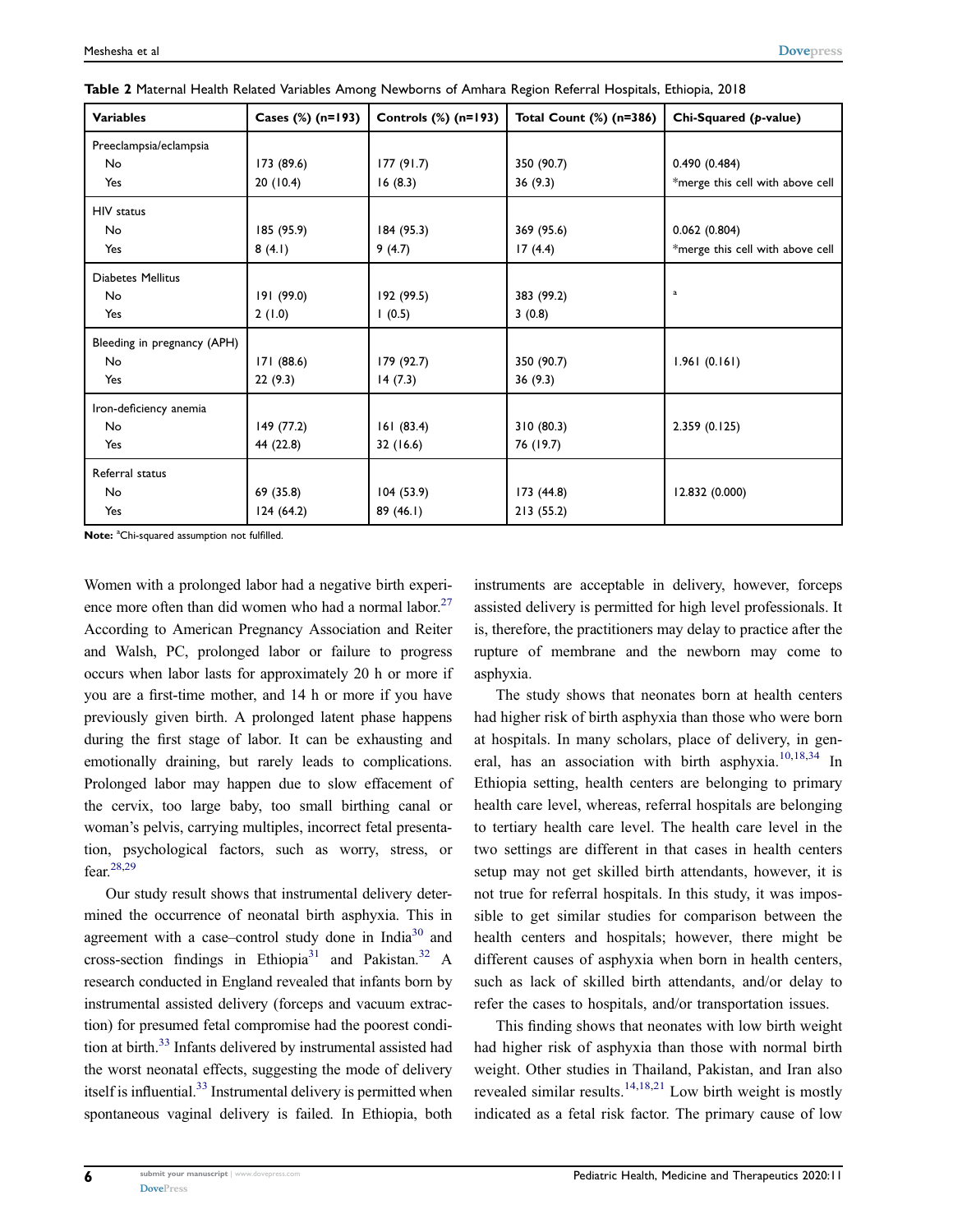| <b>Variables</b>                                                                                               | Cases (%)<br>$(n=193)$               | Controls (%)<br>$(n=193)$        | Total Count (%)<br>$(n=386)$         | Chi-Squared (p-<br>value) |
|----------------------------------------------------------------------------------------------------------------|--------------------------------------|----------------------------------|--------------------------------------|---------------------------|
| Gravidity<br>Primigravida<br>Multigravida                                                                      | 102 (52.8)<br>91 (47.2)              | 88 (45.6)<br>105(54.4)           | 190 (49.2)<br>196 (50.8)             | 2.032(0.154)              |
| Parity<br>Primiparous<br>Multiparous                                                                           | 109 (56.5)<br>84 (43.5)              | 97 (50.3)<br>96 (49.7)           | 206 (53.4)<br>180 (46.6)             | 1.499(0.221)              |
| Fetal outcome<br>Single<br>Twins                                                                               | 177(91.7)<br>16(8.3)                 | 188 (97.4)<br>5(2.6)             | 365 (94.6)<br>21(5.4)                | 6.093(0.014)              |
| Number of ANC visits<br>0<br>$I - 3$<br>$\geq 4$                                                               | 4(2.1)<br>105(54.4)<br>84 (43.5)     | 5(2.6)<br>78 (40.4)<br>110(57.0) | 9(2.3)<br>183 (47.4)<br>194 (50.3)   | 7.579 (0.023)             |
| Place of ANC visits<br>Private and NonGovernmental Organization's<br>health facility<br>Public health facility | 29(15.3)<br>160(84.7)                | 28 (14.9)<br>160(85.1)           | 57(15.1)<br>320 (84.9)               | 0.129(0.938)              |
| Prolonged labor<br>No<br>Yes                                                                                   | 105(54.4)<br>88 (45.5)               | 126(65.3)<br>67(34.7)            | 231 (59.8)<br>145 (40.2)             | 4.754 (0.029)             |
| Premature rupture of membrane<br>No<br>Yes                                                                     | 148 (76.7)<br>45 (23.3)              | 166 (86.0)<br>27(14.0)           | 314(81.3)<br>72 (18.7)               | 5.532 (0.019)             |
| Prolonged rupture of membrane<br>No<br>Yes                                                                     | 176 (91.2)<br>17(8.8)                | 181 (93.8)<br>12(6.2)            | 357 (92.5)<br>29(7.5)                | 0.932(0.334)              |
| Cord prolapse<br>No<br>Yes                                                                                     | 182 (94.3)<br>11(5.7)                | 189 (97.9)<br>4(2.1)             | 371 (96.1)<br>15(3.9)                | 3.399 (0.065)             |
| Presentation<br>Cephalic<br><b>Breech</b>                                                                      | 168 (87.0)<br>25(13.0)               | 186 (94.4)<br>7(3.6)             | 354 (91.7)<br>32(8.3)                | 11.040 (0.001)            |
| Mode of delivery<br>Vaginally<br>Cesarean section<br>Instrumental (vacuum extraction and forceps)              | 102 (52.8)<br>53 (27.5)<br>38 (19.7) | 117(60.6)<br>61(31.6)<br>15(7.8) | 219 (56.7)<br>114(29.5)<br>53 (13.7) | 11.570 (0.003)            |
| Place of delivery<br>Health center<br>Hospital                                                                 | 30(15.5)<br>163 (84.5)               | 5(2.6)<br>188 (97.4)             | 35(9.1)<br>351 (90.9)                | 19.638 (0.000)            |

<span id="page-6-0"></span>Table 3 Antepartum and Intrapartum Characteristics of Respondents Among Newborns of Amhara Region Referral Hospitals, Ethiopia, 2018

birth weight is premature birth (being born before 37 weeks gestation), as it is true for our finding, 10% of neonates were preterm. Another causes of low birth weight

<span id="page-6-1"></span>is intrauterine growth restriction, maternal health issues, early maternal age, and multiple births.<sup>[35](#page-10-32)</sup> Low birth weight neonates should to be given much more attention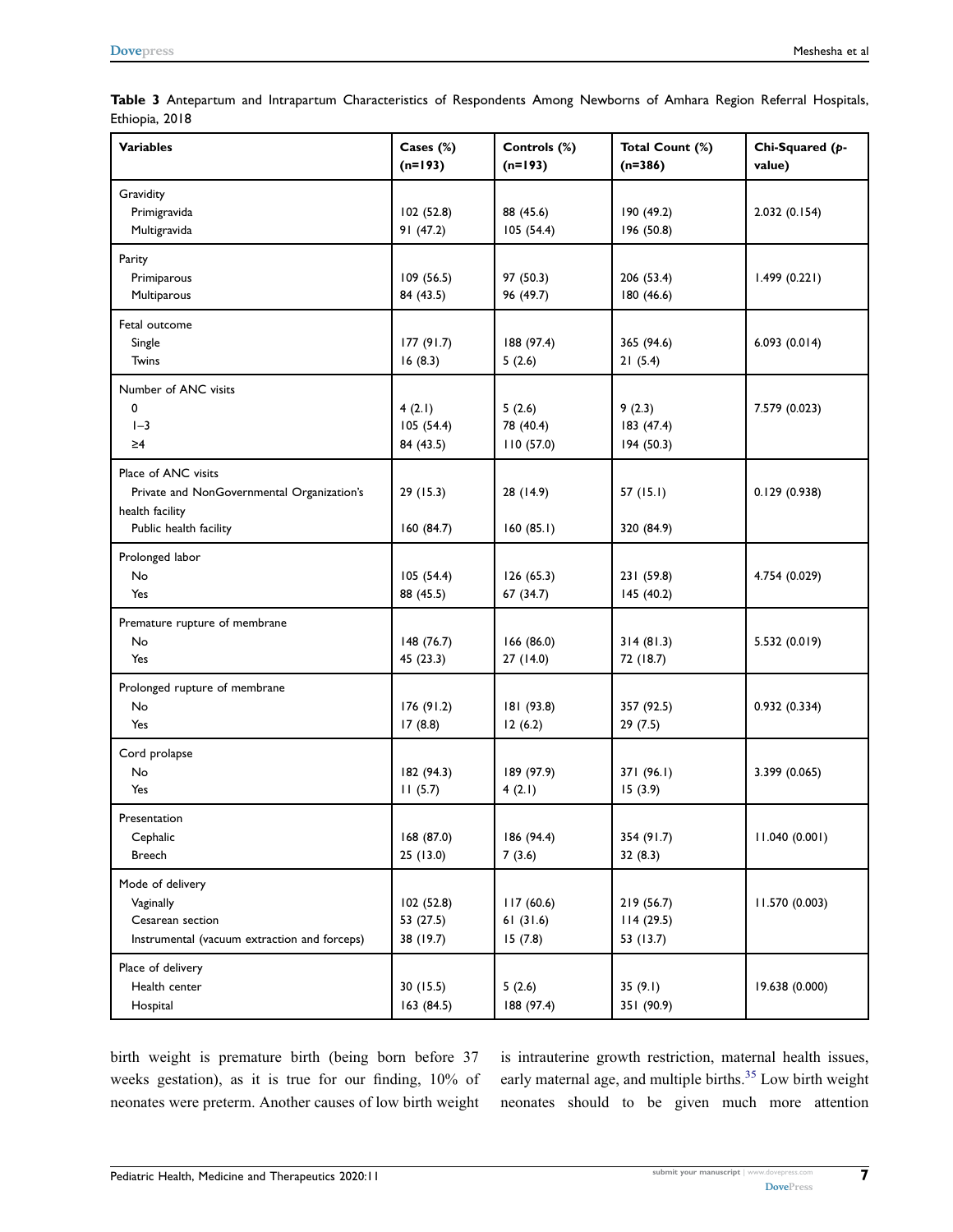| <b>Variables</b>                    | Cases (%) (n=193) | Controls (%) (n=193) | Total Count (%) (n=386) | Chi-Squared (p-value) |
|-------------------------------------|-------------------|----------------------|-------------------------|-----------------------|
| Sex of newborn                      |                   |                      |                         |                       |
| Male                                | 117(60.6)         | 104(53.9)            | 221 (57.3)              | 1.789(0.181)          |
| Female                              | 76 (39.4)         | 89(46.1)             | 165(42.7)               |                       |
| Birth weight                        |                   |                      |                         |                       |
| Low birth weight (<2.5kg)           | 67(34.7)          | 10(5.2)              | 77 (19.9)               | 52.709 (0.000)        |
| Normal (≥2.5kg)                     | 126(65.3)         | 183 (94.8)           | 309 (80.1)              |                       |
| Gestational age (wks)               |                   |                      |                         |                       |
| <37 (preterm)                       | 32 (16.6)         | 5(2.6)               | 37(9.6)                 | 21.820(0.000)         |
| 37-41 (term)                        | 150 (77.7)        | 176(91.2)            | 326 (84.5)              |                       |
| >41 (Post-term)                     | 11(5.7)           | 12(6.2)              | 23(6.0)                 |                       |
| Able to breath after birth          |                   |                      |                         |                       |
| <b>No</b>                           | 146 (75.6)        | 0(0.0)               | 146 (37.8)              | $\mathbf a$           |
| Yes                                 | 47 (24.4)         | 193 (100)            | 240 (62.2)              |                       |
| Had convulsions/spasm               |                   |                      |                         |                       |
| <b>No</b>                           | 162 (83.9)        | 193 (100)            | 355 (92.0)              | $\mathbf a$           |
| Yes                                 | 31(16.1)          | (0.0)                | 31(8.0)                 |                       |
| Able to suckle normally after birth |                   |                      |                         |                       |
| No                                  | 189 (97.9)        | (0.0)                | 189 (49.0)              | $\mathbf a$           |
| Yes                                 | 4(2.1)            | 193 (100)            | 197(51.0)               |                       |
| Able to cry after birth             |                   |                      |                         |                       |
| <b>No</b>                           | 184 (95.3)        | 0(0.0)               | 184 (47.7)              | $\mathbf a$           |
| Yes                                 | 9(4.7)            | 193 (100)            | 202 (52.3)              |                       |
| <b>APGAR Score</b>                  |                   |                      |                         |                       |
| Severe $(0-3)$                      | 13(6.7)           | 0(0.0)               | 13(3.4)                 | $\mathbf a$           |
| Mild to moderate (4-6)              | 180 (93.3)        | 0(0.0)               | 180 (46.6)              |                       |
| Normal $(7-10)$                     | 0(0.0)            | 193 (100)            | 193 (50.0)              |                       |

<span id="page-7-0"></span>Table 4 Newborn Characteristics Among Newborns of Amhara Region Referral Hospitals, Ethiopia, 2018

Note: <sup>a</sup>Chi-squared assumption not fulfilled.

<span id="page-7-1"></span>compared to their counterparts whose birth weight are normal as they are prone to asphyxia. $36$  In general, the findings of this study will provide additional information on the current clinical knowledge.

This study has strength in that the study was done at region level on five referral hospitals, which may reflect regional burden at hospital levels. There are limitations of the study as it is hospital based study where majority of births were attended by qualified personnel. Consequently, it does not reflect exact risk factors prevalent in the community, where majority of births are unable to access those referral hospitals. The findings of the study are particular to those infants who either have access to NICU services or survived for long enough to reach the NICU. Also, because a person is assigning the number, the APGAR score is subjective that may under or overestimate the magnitude of birth asphyxia.

# Conclusions

This study identified determinants of neonatal birth asphyxia in Referral Hospitals of Amhara National Regional State, Ethiopia. Prolonged labor/failure to progress, mode of delivery (instrumental), place of delivery (at health centers), and low birth weight were identified as statistically significant determinants of birth asphyxia. Even though most of the identified variables are the common and familiar causes of birth asphyxia, neonates born at health centers were more exposed to birth asphyxia than neonates born in hospitals. This might be due to delay of referral process and lack of skilled professionals in health centers. Consequently, it may indicate the need of operational intervention planning and further researches. This study will inform health care providers especially at health centers for their appropriate interventions and it may even need managerial decisions for improving referral systems to make fast to reduce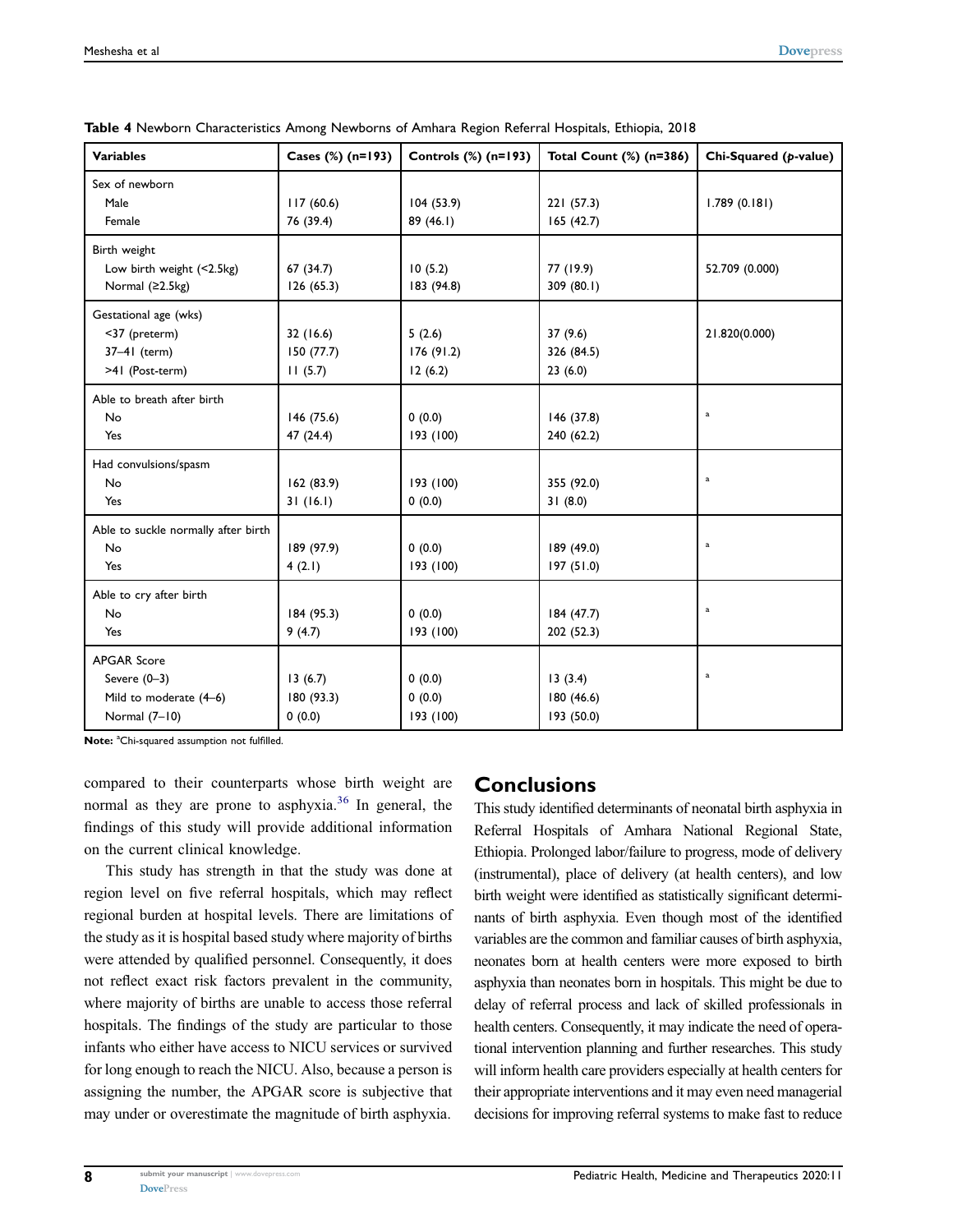#### <span id="page-8-0"></span>Table 5 Determinants of Birth Asphyxia Among Newborns of Amhara Region Referral Hospitals, Ethiopia, 2018

| <b>AOR (95%CI)</b><br><b>COR (95%CI)</b><br>Marital status<br>Unmarried<br>23<br>$\mathbf{H}$<br>L<br>т<br>Married<br>170<br>182<br>2.24 (1.06, 4.73)<br>$1.79$ (0.71, 4.47)<br>Place of residence<br>Urban<br> 2 <br>103<br>T<br>ı<br>72<br>90<br>Rural<br>1.47(0.98, 2.21)<br>$0.78$ $(0.36, 1.66)$<br>Maternal occupation<br>Laborer and student<br>15<br>28<br>$0.86$ (0.38, 1.95)<br>$1.04$ (0.39, 2.83)<br>47<br>2.29 (1.16, 4.54)*<br>Farmer<br>33<br>$1.74$ (0.67, 4.49)<br>Merchant<br>27<br>22<br>1.31(0.61, 2.82)<br>0.90(0.33, 2.42)<br>$2.04$ (1.11, 3.74)*<br>Housewife<br>68<br>86<br>1.52 (0.70, 3.30)<br>37<br>23<br>Government employed<br>L<br>L<br><b>Educational status</b><br>Unable to read and write<br>39<br>49<br>2.36 (1.24, 4.49)*<br>$1.83$ (0.51, 6.59)<br>Able to read and write<br>12<br>17<br>2.66 (1.10, 6.45)*<br>2.07 (0.51, 8.42)<br>$2.24$ (1.22, 4.10)*<br>Elementary school (1-8 grades)<br>53<br>63<br>$1.73$ (0.57, 5.27)<br>High school and Prep(9-12 grades)<br>42<br>39<br>1.75(0.91, 3.35)<br>$1.78$ (0.62, 5.14)<br>Above 12 grades<br>47<br>25<br>L<br>L<br>Distance from the hospital (in km)<br>108<br>$0 - 10$<br>78<br>$\mathbf{I}$<br>T<br>$11 - 50$<br>0.74 (0.39, 1.39)<br>62<br>20<br>$1.56$ (0.99, 2.45)<br>45<br>2.71 (1.52, 4.84)*<br>$1.69$ (0.78, 3.65)<br>$51 - 275$<br>23<br>Bleeding in pregnancy (APH)<br>No<br>179<br> 7 <br>$\mathbf{I}$<br>T<br>Yes<br> 4<br>22<br>1.65(0.82, 3.32)<br>1.24(0.51, 3.01)<br>Iron-deficiency anemia<br>No<br> 6 <br>$ 49\rangle$<br>$\mathbf{I}$<br>I.<br>Yes<br>32<br>44<br>1.49(0.90, 2.47)<br>$1.29$ (0.68, 2.44)<br>Referral status<br>104<br>69<br>No<br>L<br>I.<br>$2.10$ (1.40, 3.16)*<br>$1.72$ (0.95, 3.11)<br>Yes<br>89<br>124<br>Gravidity<br>Primigravida<br>102<br>88<br>T<br>T.<br>105<br>91<br>Multigravida<br>$0.75$ (0.50, 1.12)<br>$0.83$ $(0.48, 1.42)$<br>Fetal outcome<br>Single<br>188<br>177<br>T<br>$\mathbf{L}$<br>5 <sub>1</sub><br>Twins<br>1.90(0.51, 7.15)<br>16<br>3.40 (1.22, 9.47)*<br>Number of ANC visits<br>0<br>5<br>$\overline{4}$<br>1.05(0.27, 4.02)<br>0.22(0.04, 1.15)<br>$I - 3$<br>78<br>105<br>$1.76$ (1.17, 2.65)*<br>1.34(0.81, 2.21)<br>$\geq 4$<br>110<br>84<br>L<br>L<br>Prolonged labor<br>105<br>No<br>126<br>$\mathbf{I}$<br>T<br>67<br>Yes<br>88<br>$1.58$ (1.05, 2.38)*<br>2.00 $(1.20, 3.36)$ ** | <b>Variables</b> | <b>Controls</b> | Cases | Crudes and Adjusted Odds Ratios with 95% Confidence Intervals |  |  |
|-----------------------------------------------------------------------------------------------------------------------------------------------------------------------------------------------------------------------------------------------------------------------------------------------------------------------------------------------------------------------------------------------------------------------------------------------------------------------------------------------------------------------------------------------------------------------------------------------------------------------------------------------------------------------------------------------------------------------------------------------------------------------------------------------------------------------------------------------------------------------------------------------------------------------------------------------------------------------------------------------------------------------------------------------------------------------------------------------------------------------------------------------------------------------------------------------------------------------------------------------------------------------------------------------------------------------------------------------------------------------------------------------------------------------------------------------------------------------------------------------------------------------------------------------------------------------------------------------------------------------------------------------------------------------------------------------------------------------------------------------------------------------------------------------------------------------------------------------------------------------------------------------------------------------------------------------------------------------------------------------------------------------------------------------------------------------------------------------------------------------------------------------------------------------------------------------------------------------------------------------------------------------------------------------------------------------------------------------------------|------------------|-----------------|-------|---------------------------------------------------------------|--|--|
|                                                                                                                                                                                                                                                                                                                                                                                                                                                                                                                                                                                                                                                                                                                                                                                                                                                                                                                                                                                                                                                                                                                                                                                                                                                                                                                                                                                                                                                                                                                                                                                                                                                                                                                                                                                                                                                                                                                                                                                                                                                                                                                                                                                                                                                                                                                                                           |                  |                 |       |                                                               |  |  |
|                                                                                                                                                                                                                                                                                                                                                                                                                                                                                                                                                                                                                                                                                                                                                                                                                                                                                                                                                                                                                                                                                                                                                                                                                                                                                                                                                                                                                                                                                                                                                                                                                                                                                                                                                                                                                                                                                                                                                                                                                                                                                                                                                                                                                                                                                                                                                           |                  |                 |       |                                                               |  |  |
|                                                                                                                                                                                                                                                                                                                                                                                                                                                                                                                                                                                                                                                                                                                                                                                                                                                                                                                                                                                                                                                                                                                                                                                                                                                                                                                                                                                                                                                                                                                                                                                                                                                                                                                                                                                                                                                                                                                                                                                                                                                                                                                                                                                                                                                                                                                                                           |                  |                 |       |                                                               |  |  |
|                                                                                                                                                                                                                                                                                                                                                                                                                                                                                                                                                                                                                                                                                                                                                                                                                                                                                                                                                                                                                                                                                                                                                                                                                                                                                                                                                                                                                                                                                                                                                                                                                                                                                                                                                                                                                                                                                                                                                                                                                                                                                                                                                                                                                                                                                                                                                           |                  |                 |       |                                                               |  |  |
|                                                                                                                                                                                                                                                                                                                                                                                                                                                                                                                                                                                                                                                                                                                                                                                                                                                                                                                                                                                                                                                                                                                                                                                                                                                                                                                                                                                                                                                                                                                                                                                                                                                                                                                                                                                                                                                                                                                                                                                                                                                                                                                                                                                                                                                                                                                                                           |                  |                 |       |                                                               |  |  |
|                                                                                                                                                                                                                                                                                                                                                                                                                                                                                                                                                                                                                                                                                                                                                                                                                                                                                                                                                                                                                                                                                                                                                                                                                                                                                                                                                                                                                                                                                                                                                                                                                                                                                                                                                                                                                                                                                                                                                                                                                                                                                                                                                                                                                                                                                                                                                           |                  |                 |       |                                                               |  |  |
|                                                                                                                                                                                                                                                                                                                                                                                                                                                                                                                                                                                                                                                                                                                                                                                                                                                                                                                                                                                                                                                                                                                                                                                                                                                                                                                                                                                                                                                                                                                                                                                                                                                                                                                                                                                                                                                                                                                                                                                                                                                                                                                                                                                                                                                                                                                                                           |                  |                 |       |                                                               |  |  |
|                                                                                                                                                                                                                                                                                                                                                                                                                                                                                                                                                                                                                                                                                                                                                                                                                                                                                                                                                                                                                                                                                                                                                                                                                                                                                                                                                                                                                                                                                                                                                                                                                                                                                                                                                                                                                                                                                                                                                                                                                                                                                                                                                                                                                                                                                                                                                           |                  |                 |       |                                                               |  |  |
|                                                                                                                                                                                                                                                                                                                                                                                                                                                                                                                                                                                                                                                                                                                                                                                                                                                                                                                                                                                                                                                                                                                                                                                                                                                                                                                                                                                                                                                                                                                                                                                                                                                                                                                                                                                                                                                                                                                                                                                                                                                                                                                                                                                                                                                                                                                                                           |                  |                 |       |                                                               |  |  |
|                                                                                                                                                                                                                                                                                                                                                                                                                                                                                                                                                                                                                                                                                                                                                                                                                                                                                                                                                                                                                                                                                                                                                                                                                                                                                                                                                                                                                                                                                                                                                                                                                                                                                                                                                                                                                                                                                                                                                                                                                                                                                                                                                                                                                                                                                                                                                           |                  |                 |       |                                                               |  |  |
|                                                                                                                                                                                                                                                                                                                                                                                                                                                                                                                                                                                                                                                                                                                                                                                                                                                                                                                                                                                                                                                                                                                                                                                                                                                                                                                                                                                                                                                                                                                                                                                                                                                                                                                                                                                                                                                                                                                                                                                                                                                                                                                                                                                                                                                                                                                                                           |                  |                 |       |                                                               |  |  |
|                                                                                                                                                                                                                                                                                                                                                                                                                                                                                                                                                                                                                                                                                                                                                                                                                                                                                                                                                                                                                                                                                                                                                                                                                                                                                                                                                                                                                                                                                                                                                                                                                                                                                                                                                                                                                                                                                                                                                                                                                                                                                                                                                                                                                                                                                                                                                           |                  |                 |       |                                                               |  |  |
|                                                                                                                                                                                                                                                                                                                                                                                                                                                                                                                                                                                                                                                                                                                                                                                                                                                                                                                                                                                                                                                                                                                                                                                                                                                                                                                                                                                                                                                                                                                                                                                                                                                                                                                                                                                                                                                                                                                                                                                                                                                                                                                                                                                                                                                                                                                                                           |                  |                 |       |                                                               |  |  |
|                                                                                                                                                                                                                                                                                                                                                                                                                                                                                                                                                                                                                                                                                                                                                                                                                                                                                                                                                                                                                                                                                                                                                                                                                                                                                                                                                                                                                                                                                                                                                                                                                                                                                                                                                                                                                                                                                                                                                                                                                                                                                                                                                                                                                                                                                                                                                           |                  |                 |       |                                                               |  |  |
|                                                                                                                                                                                                                                                                                                                                                                                                                                                                                                                                                                                                                                                                                                                                                                                                                                                                                                                                                                                                                                                                                                                                                                                                                                                                                                                                                                                                                                                                                                                                                                                                                                                                                                                                                                                                                                                                                                                                                                                                                                                                                                                                                                                                                                                                                                                                                           |                  |                 |       |                                                               |  |  |
|                                                                                                                                                                                                                                                                                                                                                                                                                                                                                                                                                                                                                                                                                                                                                                                                                                                                                                                                                                                                                                                                                                                                                                                                                                                                                                                                                                                                                                                                                                                                                                                                                                                                                                                                                                                                                                                                                                                                                                                                                                                                                                                                                                                                                                                                                                                                                           |                  |                 |       |                                                               |  |  |
|                                                                                                                                                                                                                                                                                                                                                                                                                                                                                                                                                                                                                                                                                                                                                                                                                                                                                                                                                                                                                                                                                                                                                                                                                                                                                                                                                                                                                                                                                                                                                                                                                                                                                                                                                                                                                                                                                                                                                                                                                                                                                                                                                                                                                                                                                                                                                           |                  |                 |       |                                                               |  |  |
|                                                                                                                                                                                                                                                                                                                                                                                                                                                                                                                                                                                                                                                                                                                                                                                                                                                                                                                                                                                                                                                                                                                                                                                                                                                                                                                                                                                                                                                                                                                                                                                                                                                                                                                                                                                                                                                                                                                                                                                                                                                                                                                                                                                                                                                                                                                                                           |                  |                 |       |                                                               |  |  |
|                                                                                                                                                                                                                                                                                                                                                                                                                                                                                                                                                                                                                                                                                                                                                                                                                                                                                                                                                                                                                                                                                                                                                                                                                                                                                                                                                                                                                                                                                                                                                                                                                                                                                                                                                                                                                                                                                                                                                                                                                                                                                                                                                                                                                                                                                                                                                           |                  |                 |       |                                                               |  |  |
|                                                                                                                                                                                                                                                                                                                                                                                                                                                                                                                                                                                                                                                                                                                                                                                                                                                                                                                                                                                                                                                                                                                                                                                                                                                                                                                                                                                                                                                                                                                                                                                                                                                                                                                                                                                                                                                                                                                                                                                                                                                                                                                                                                                                                                                                                                                                                           |                  |                 |       |                                                               |  |  |
|                                                                                                                                                                                                                                                                                                                                                                                                                                                                                                                                                                                                                                                                                                                                                                                                                                                                                                                                                                                                                                                                                                                                                                                                                                                                                                                                                                                                                                                                                                                                                                                                                                                                                                                                                                                                                                                                                                                                                                                                                                                                                                                                                                                                                                                                                                                                                           |                  |                 |       |                                                               |  |  |
|                                                                                                                                                                                                                                                                                                                                                                                                                                                                                                                                                                                                                                                                                                                                                                                                                                                                                                                                                                                                                                                                                                                                                                                                                                                                                                                                                                                                                                                                                                                                                                                                                                                                                                                                                                                                                                                                                                                                                                                                                                                                                                                                                                                                                                                                                                                                                           |                  |                 |       |                                                               |  |  |
|                                                                                                                                                                                                                                                                                                                                                                                                                                                                                                                                                                                                                                                                                                                                                                                                                                                                                                                                                                                                                                                                                                                                                                                                                                                                                                                                                                                                                                                                                                                                                                                                                                                                                                                                                                                                                                                                                                                                                                                                                                                                                                                                                                                                                                                                                                                                                           |                  |                 |       |                                                               |  |  |
|                                                                                                                                                                                                                                                                                                                                                                                                                                                                                                                                                                                                                                                                                                                                                                                                                                                                                                                                                                                                                                                                                                                                                                                                                                                                                                                                                                                                                                                                                                                                                                                                                                                                                                                                                                                                                                                                                                                                                                                                                                                                                                                                                                                                                                                                                                                                                           |                  |                 |       |                                                               |  |  |
|                                                                                                                                                                                                                                                                                                                                                                                                                                                                                                                                                                                                                                                                                                                                                                                                                                                                                                                                                                                                                                                                                                                                                                                                                                                                                                                                                                                                                                                                                                                                                                                                                                                                                                                                                                                                                                                                                                                                                                                                                                                                                                                                                                                                                                                                                                                                                           |                  |                 |       |                                                               |  |  |
|                                                                                                                                                                                                                                                                                                                                                                                                                                                                                                                                                                                                                                                                                                                                                                                                                                                                                                                                                                                                                                                                                                                                                                                                                                                                                                                                                                                                                                                                                                                                                                                                                                                                                                                                                                                                                                                                                                                                                                                                                                                                                                                                                                                                                                                                                                                                                           |                  |                 |       |                                                               |  |  |
|                                                                                                                                                                                                                                                                                                                                                                                                                                                                                                                                                                                                                                                                                                                                                                                                                                                                                                                                                                                                                                                                                                                                                                                                                                                                                                                                                                                                                                                                                                                                                                                                                                                                                                                                                                                                                                                                                                                                                                                                                                                                                                                                                                                                                                                                                                                                                           |                  |                 |       |                                                               |  |  |
|                                                                                                                                                                                                                                                                                                                                                                                                                                                                                                                                                                                                                                                                                                                                                                                                                                                                                                                                                                                                                                                                                                                                                                                                                                                                                                                                                                                                                                                                                                                                                                                                                                                                                                                                                                                                                                                                                                                                                                                                                                                                                                                                                                                                                                                                                                                                                           |                  |                 |       |                                                               |  |  |
|                                                                                                                                                                                                                                                                                                                                                                                                                                                                                                                                                                                                                                                                                                                                                                                                                                                                                                                                                                                                                                                                                                                                                                                                                                                                                                                                                                                                                                                                                                                                                                                                                                                                                                                                                                                                                                                                                                                                                                                                                                                                                                                                                                                                                                                                                                                                                           |                  |                 |       |                                                               |  |  |
|                                                                                                                                                                                                                                                                                                                                                                                                                                                                                                                                                                                                                                                                                                                                                                                                                                                                                                                                                                                                                                                                                                                                                                                                                                                                                                                                                                                                                                                                                                                                                                                                                                                                                                                                                                                                                                                                                                                                                                                                                                                                                                                                                                                                                                                                                                                                                           |                  |                 |       |                                                               |  |  |
|                                                                                                                                                                                                                                                                                                                                                                                                                                                                                                                                                                                                                                                                                                                                                                                                                                                                                                                                                                                                                                                                                                                                                                                                                                                                                                                                                                                                                                                                                                                                                                                                                                                                                                                                                                                                                                                                                                                                                                                                                                                                                                                                                                                                                                                                                                                                                           |                  |                 |       |                                                               |  |  |
|                                                                                                                                                                                                                                                                                                                                                                                                                                                                                                                                                                                                                                                                                                                                                                                                                                                                                                                                                                                                                                                                                                                                                                                                                                                                                                                                                                                                                                                                                                                                                                                                                                                                                                                                                                                                                                                                                                                                                                                                                                                                                                                                                                                                                                                                                                                                                           |                  |                 |       |                                                               |  |  |
|                                                                                                                                                                                                                                                                                                                                                                                                                                                                                                                                                                                                                                                                                                                                                                                                                                                                                                                                                                                                                                                                                                                                                                                                                                                                                                                                                                                                                                                                                                                                                                                                                                                                                                                                                                                                                                                                                                                                                                                                                                                                                                                                                                                                                                                                                                                                                           |                  |                 |       |                                                               |  |  |
|                                                                                                                                                                                                                                                                                                                                                                                                                                                                                                                                                                                                                                                                                                                                                                                                                                                                                                                                                                                                                                                                                                                                                                                                                                                                                                                                                                                                                                                                                                                                                                                                                                                                                                                                                                                                                                                                                                                                                                                                                                                                                                                                                                                                                                                                                                                                                           |                  |                 |       |                                                               |  |  |
|                                                                                                                                                                                                                                                                                                                                                                                                                                                                                                                                                                                                                                                                                                                                                                                                                                                                                                                                                                                                                                                                                                                                                                                                                                                                                                                                                                                                                                                                                                                                                                                                                                                                                                                                                                                                                                                                                                                                                                                                                                                                                                                                                                                                                                                                                                                                                           |                  |                 |       |                                                               |  |  |
|                                                                                                                                                                                                                                                                                                                                                                                                                                                                                                                                                                                                                                                                                                                                                                                                                                                                                                                                                                                                                                                                                                                                                                                                                                                                                                                                                                                                                                                                                                                                                                                                                                                                                                                                                                                                                                                                                                                                                                                                                                                                                                                                                                                                                                                                                                                                                           |                  |                 |       |                                                               |  |  |
|                                                                                                                                                                                                                                                                                                                                                                                                                                                                                                                                                                                                                                                                                                                                                                                                                                                                                                                                                                                                                                                                                                                                                                                                                                                                                                                                                                                                                                                                                                                                                                                                                                                                                                                                                                                                                                                                                                                                                                                                                                                                                                                                                                                                                                                                                                                                                           |                  |                 |       |                                                               |  |  |
|                                                                                                                                                                                                                                                                                                                                                                                                                                                                                                                                                                                                                                                                                                                                                                                                                                                                                                                                                                                                                                                                                                                                                                                                                                                                                                                                                                                                                                                                                                                                                                                                                                                                                                                                                                                                                                                                                                                                                                                                                                                                                                                                                                                                                                                                                                                                                           |                  |                 |       |                                                               |  |  |
|                                                                                                                                                                                                                                                                                                                                                                                                                                                                                                                                                                                                                                                                                                                                                                                                                                                                                                                                                                                                                                                                                                                                                                                                                                                                                                                                                                                                                                                                                                                                                                                                                                                                                                                                                                                                                                                                                                                                                                                                                                                                                                                                                                                                                                                                                                                                                           |                  |                 |       |                                                               |  |  |
|                                                                                                                                                                                                                                                                                                                                                                                                                                                                                                                                                                                                                                                                                                                                                                                                                                                                                                                                                                                                                                                                                                                                                                                                                                                                                                                                                                                                                                                                                                                                                                                                                                                                                                                                                                                                                                                                                                                                                                                                                                                                                                                                                                                                                                                                                                                                                           |                  |                 |       |                                                               |  |  |
|                                                                                                                                                                                                                                                                                                                                                                                                                                                                                                                                                                                                                                                                                                                                                                                                                                                                                                                                                                                                                                                                                                                                                                                                                                                                                                                                                                                                                                                                                                                                                                                                                                                                                                                                                                                                                                                                                                                                                                                                                                                                                                                                                                                                                                                                                                                                                           |                  |                 |       |                                                               |  |  |
|                                                                                                                                                                                                                                                                                                                                                                                                                                                                                                                                                                                                                                                                                                                                                                                                                                                                                                                                                                                                                                                                                                                                                                                                                                                                                                                                                                                                                                                                                                                                                                                                                                                                                                                                                                                                                                                                                                                                                                                                                                                                                                                                                                                                                                                                                                                                                           |                  |                 |       |                                                               |  |  |
|                                                                                                                                                                                                                                                                                                                                                                                                                                                                                                                                                                                                                                                                                                                                                                                                                                                                                                                                                                                                                                                                                                                                                                                                                                                                                                                                                                                                                                                                                                                                                                                                                                                                                                                                                                                                                                                                                                                                                                                                                                                                                                                                                                                                                                                                                                                                                           |                  |                 |       |                                                               |  |  |
|                                                                                                                                                                                                                                                                                                                                                                                                                                                                                                                                                                                                                                                                                                                                                                                                                                                                                                                                                                                                                                                                                                                                                                                                                                                                                                                                                                                                                                                                                                                                                                                                                                                                                                                                                                                                                                                                                                                                                                                                                                                                                                                                                                                                                                                                                                                                                           |                  |                 |       |                                                               |  |  |
|                                                                                                                                                                                                                                                                                                                                                                                                                                                                                                                                                                                                                                                                                                                                                                                                                                                                                                                                                                                                                                                                                                                                                                                                                                                                                                                                                                                                                                                                                                                                                                                                                                                                                                                                                                                                                                                                                                                                                                                                                                                                                                                                                                                                                                                                                                                                                           |                  |                 |       |                                                               |  |  |

(Continued)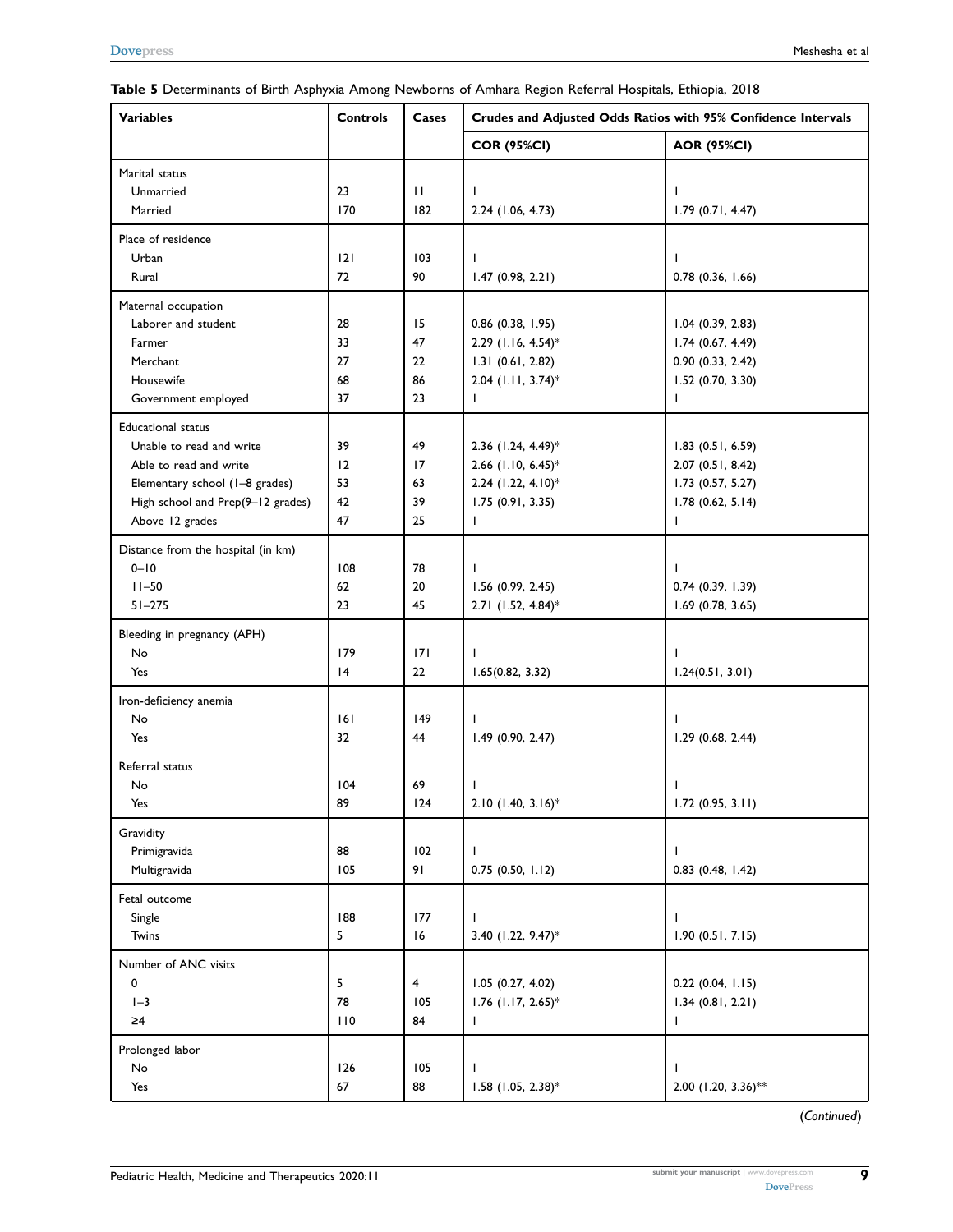#### Table 5 (Continued).

| Variables                          | <b>Controls</b> | Cases        | Crudes and Adjusted Odds Ratios with 95% Confidence Intervals |                       |  |  |
|------------------------------------|-----------------|--------------|---------------------------------------------------------------|-----------------------|--|--|
|                                    |                 |              | <b>COR (95%CI)</b>                                            | <b>AOR (95%CI)</b>    |  |  |
| Premature rupture of membrane      |                 |              |                                                               |                       |  |  |
| No                                 | 166             | 48           |                                                               |                       |  |  |
| Yes                                | 27              | 45           | $1.87$ (1.11, 3.16)*                                          | 1.55 (0.82, 2.95)     |  |  |
| Cord prolapse                      |                 |              |                                                               |                       |  |  |
| No                                 | 189             | 182          |                                                               |                       |  |  |
| Yes                                | 4               | $\mathbf{H}$ | 2.86(0.89, 9.13)                                              | 3.41 (0.86, 13.46)    |  |  |
| Presentation                       |                 |              |                                                               |                       |  |  |
| Cephalic                           | 186             | 168          | ı                                                             | I.                    |  |  |
| <b>Breech</b>                      | $\overline{7}$  | 25           | 3.95 (1.67, 9.38)*                                            | 2.71 (0.96, 7.70)     |  |  |
| Mode of delivery                   |                 |              |                                                               |                       |  |  |
| Spontaneous vaginal delivery (SVD) | 117             | 102          |                                                               |                       |  |  |
| Cesarean section                   | 61              | 53           | 0.99 (0.63, 1.57)                                             | 0.96 (0.55, 1.67)     |  |  |
| Instrumental                       | 15              | 38           | 2.91 (1.51, 5.59)*                                            | 3.03 (1.41, 6.49)**   |  |  |
| Place of delivery                  |                 |              |                                                               |                       |  |  |
| Health center                      | 5               | 30           | 6.92 (2.62, 18.25)*                                           | 7.36 (2.44, 22.13)*** |  |  |
| Hospital                           | 188             | 163          | L                                                             | $\mathbf{I}$          |  |  |
| Sex of newborn                     |                 |              |                                                               |                       |  |  |
| Male                               | 104             | 117          |                                                               |                       |  |  |
| Female                             | 89              | 76           | $0.76$ (0.51, 1.14)                                           | $0.79$ (0.48, 1.30)   |  |  |
| Birth weight                       |                 |              |                                                               |                       |  |  |
| Low birth weight (<2.5 kg)         | $\overline{10}$ | 67           | 9.73 (4.82, 19.64)*                                           | 8.94 (4.08, 19.56)*** |  |  |
| Normal (≥2.5 kg)                   | 183             | 126          | $\mathbf{I}$                                                  | $\mathsf{I}$          |  |  |
| Gestational age (weeks)            |                 |              |                                                               |                       |  |  |

<37 (Preterm) 5 32 6.98 (2.00, 24.32)\* 4.02 (0.89, 18.13) 37–41(Term) 176 150 0.93 (0.40, 2.17) 0.70 (0.26, 1.93)

 $>$ 41 (Post-term) 241 | 12 | 11 | 1

Notes: \*p <0.20; \*\*p <0.01; \*\*\*p <0.001.

the burden of birth asphyxia occurring at primary health care level. Further researches may be recommended to identify why neonatal birth asphyxia is high at health centers rather than hospitals.

# **Abbreviations**

APGAR, Appearance Pulse Grimace Activity Respiration; NICU, Neonatal Intensive Care Unit; CI, Confidence Interval; AOR, Adjusted odds ratio; OR, Odds ratio; P, Prevalence; ANC, Ante natal care.

# Acknowledgments

We are very grateful to Bahir Dar University for the approval of the ethical clearance. We would also like to thank all individuals participated in this study for their cooperation in taking part in this study.

# Author Contributions

All authors (AD, MA, EW, and GG) have substantial contributions to conception and design, acquisition of data, analysis and interpretation of data; drafting the article and revising it critically for important intellectual content; final approval of the version to be published; and agreement to be accountable for all aspects of the work in ensuring that questions related to the accuracy or integrity of any part of the work are appropriately investigated and resolved.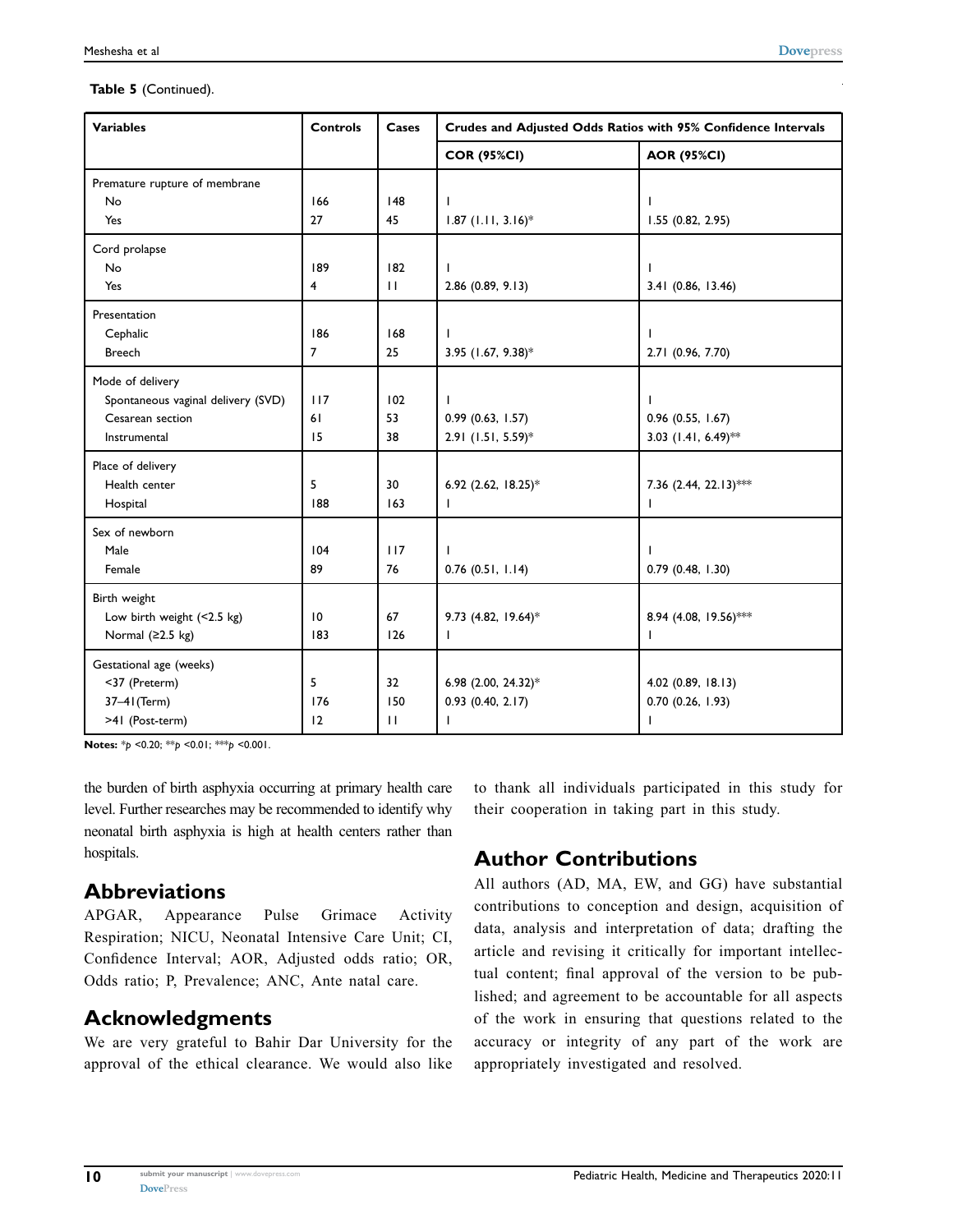# **Disclosure**

The authors report no conflicts of interest in this work.

# References

- <span id="page-10-0"></span>1. Antonucci R, Porcella A, Pilloni MD. Perinatal asphyxia in the term newborn. J Pediatr Neonatal Individual Med. [2014](#page-0-4);3:2.
- <span id="page-10-1"></span>2. Diaz-Rosello J, Gisore P, Niermeyer S, et al. Guidelines on Basic Newborn Resuscitation 2012. Geneva: World Health Organization; 2012.
- <span id="page-10-2"></span>3. Tesfahun F, Worku W, Mazengiya F, Kifle M. Knowledge, perception and utilization of postnatal care of mothers in Gondar Zuria District, Ethiopia: a cross-sectional study. Matern Child Health J. [2014;](#page-0-5)18:2341–2351. doi:[10.1007/s10995-014-1474-3](https://doi.org/10.1007/s10995-014-1474-3)
- <span id="page-10-3"></span>4. Wallander JL, McClure E, Biasini F, et al. Brain research to ameliorate impaired neurodevelopment-home-based intervention trial (BRAIN-HIT). BMC Pediatr. [2010](#page-0-6);10(1):27. doi:[10.1186/1471-](https://doi.org/10.1186/1471-2431-10-27) [2431-10-27](https://doi.org/10.1186/1471-2431-10-27)
- <span id="page-10-4"></span>5. UNICEF. Neonatal mortality. [2019.](#page-1-0) Available from: [https://data.uni](https://data.unicef.org/topic/child-survival/neonatal-mortality/) [cef.org/topic/child-survival/neonatal-mortality/](https://data.unicef.org/topic/child-survival/neonatal-mortality/). Accessed November 5, 2019.
- <span id="page-10-5"></span>6. World Health Organization. Newborn death and illness 2011. Available from: [http://www.who.int/pmnch/media/press\\_materials/fs/](http://www.who.int/pmnch/media/press_materials/fs/fs_newborndealth_illness/en/) [fs\\_newborndealth\\_illness/en/](http://www.who.int/pmnch/media/press_materials/fs/fs_newborndealth_illness/en/). Accessed November 05, [2019](#page-1-1).
- <span id="page-10-6"></span>7. United Nations Inter-agency Group for Child Mortality Estimation (UN IGME). Levels and Trends in Child Mortality: Report 2019, Estimates developed by the United Nations Inter-agency Group for Child Mortality Estimation. New York: United Nations Children's Fund; 2019.
- <span id="page-10-7"></span>8. Hug L, Alexander M, You D, Alkema L; for Child UI-aG. National, regional, and global levels and trends in neonatal mortality between 1990 and 2017, with scenario-based projections to 2030: a systematic analysis. The Lancet Global Health. [2019](#page-1-2);7(6):e710–e20.
- <span id="page-10-8"></span>9. Torres-Muñoz J, Rojas C, Mendoza-Urbano D, Marín-Cuero D, Orobio S, Echandía C. Risk factors associated with the development of perinatal asphyxia in neonates at the Hospital Universitario del Valle, Cali, Colombia, 2010-2011. Biomédica. [2017](#page-1-2);37:51–56. doi:[10.7705/biomedica.v37i1.2844](https://doi.org/10.7705/biomedica.v37i1.2844)
- <span id="page-10-9"></span>10. Ilah BG, Aminu MS, Musa A, Adelakun MB, Adeniji AO, Kolawolen T. Prevalence and risk factors for Perinatal Asphyxia as seen at a specialist Hospital in Gusau, Nigeria. Sub-Saharan Afr J Med. [2015;](#page-1-3)2:2.
- <span id="page-10-10"></span>11. Belachew T, Joseph J. Birth asphyxia and associated factors among newborns delivered in Jimma zone public hospitals, Southwest Ethiopia: a cross-sectional study. J Midwifery Reprod Health. [2018;](#page-1-3)6(2):1289–1295.
- <span id="page-10-11"></span>12. Lawn JE, Kinney MV, Black RE, et al. Newborn survival: a multicountry analysis of a decade of change. Health Policy Plan. [2012](#page-1-4);27 (suppl\_3):iii6–iii28. doi:[10.1093/heapol/czs053](https://doi.org/10.1093/heapol/czs053)
- <span id="page-10-12"></span>13. Federal Ministry of Health, Ethiopia. National Strategy for Newborn and Child Survival in Ethiopia. 2015/16-2019/20. Maternal and Child health Directorate June 2015. Ethiopia: Addis Abeba; [2015.](#page-1-5)
- <span id="page-10-13"></span>14. Pitsawong C, Panichkul P. Risk factors associated with Birth Asphyxia in Phramongkutklao Hospital. Thai J Obstetr Gynaecol. [2011](#page-1-6);19:165–171.
- 15. Rahim F, Jan A, Mohummad J, Iqbal H. Pattern and outcome of admissions to neonatal unit of Khyber teaching hospital, Peshawar. Pak J Med Sci. 2007;23(2):249–253.
- <span id="page-10-14"></span>16. Wosenu L, Worku AG, Teshome DF, Gelagay AA. Determinants of birth asphyxia among live birth newborns in University of Gondar referral hospital, northwest Ethiopia: a case-control study. PLoS ONE. [2018](#page-1-7);13(9):e0203763. doi:[10.1371/journal.pone.0203763](https://doi.org/10.1371/journal.pone.0203763)
- <span id="page-10-15"></span>17. Majeed R, Memon Y, Majeed F, Shaikh NP, Rajar UD. Risk factors of birth asphyxia. J Ayub Med Coll Abbottabad. [2007;](#page-1-8)19:3.
- <span id="page-10-16"></span>18. Aslam HM, Saleem S, Afzal R, et al. Risk factors of birth asphyxia. Ital J Pediatr. [2014;](#page-1-6)40(1):94. doi:[10.1186/s13052-014-0094-2](https://doi.org/10.1186/s13052-014-0094-2)
- <span id="page-10-17"></span>19. CSA E. Population Projection of Ethiopia for All Regions at Wereda Level from 2014–2017. Central Statistical Agency of Ethiopia; [2013](#page-1-9).
- <span id="page-10-18"></span>20. Federal Ministry of Health, Ethiopia. Health Sector Transformation Plan 1 Version 1 Annual Performance Report EFY 2008 (2015/16); [2015](#page-1-10).
- <span id="page-10-19"></span>21. Nayeri F, Shariat M, Dalili H, Adam LB, Mehrjerdi FZ, Shakeri A. Perinatal risk factors for neonatal asphyxia in Vali-e-Asr hospital, Tehran-Iran. Iran J Reprod Med. [2012](#page-1-6);10(2):137–140.
- <span id="page-10-20"></span>22. Rossen J, Østborg TB, Lindtjørn E, Schulz J, Eggebø TM. Judicious use of oxytocin augmentation for the management of prolonged labor. Acta Obstet Gynecol Scand. [2016](#page-2-0);95(3):355–361. doi:[10.1111/](https://doi.org/10.1111/aogs.2016.95.issue-3) [aogs.2016.95.issue-3](https://doi.org/10.1111/aogs.2016.95.issue-3)
- 23. Cheng YW, Caughey AB. Defining and managing normal and abnormal second stage of labor. Obstetr Gynecol Clin. 2017;44(4):547– 566. doi:[10.1016/j.ogc.2017.08.009](https://doi.org/10.1016/j.ogc.2017.08.009)
- <span id="page-10-21"></span>24. Altman M, Sandström A, Petersson G, Frisell T, Cnattingius S, Stephansson O. Prolonged second stage of labor is associated with low Apgar score. Eur J Epidemiol. [2015;](#page-2-0)30(11):1209–1215. doi:[10.1007/s10654-015-0043-4](https://doi.org/10.1007/s10654-015-0043-4)
- <span id="page-10-22"></span>25. Chiabi A, Nguefack S, Mah E, et al. Risk factors for birth asphyxia in an urban health facility in cameroon. Iran J Child Neurol. [2013;](#page-4-1)7:3.
- <span id="page-10-23"></span>26. SHIREEN N, NAHAR N, MOLLAH AH. Risk factors and shortterm outcome of birth asphyxiated babies in Dhaka Medical College Hospital. Bangladesh J Child Health. [2009;](#page-4-1)33(3):83–89. doi:[10.3329/bjch.v33i3.5688](https://doi.org/10.3329/bjch.v33i3.5688)
- <span id="page-10-24"></span>27. Nystedt A, Hildingsson I. Diverse definitions of prolonged labour and its consequences with sometimes subsequent inappropriate treatment. BMC Pregnancy Childbirth. [2014;](#page-5-1)14:233. doi:[10.1186/1471-2393-](https://doi.org/10.1186/1471-2393-14-233) [14-233](https://doi.org/10.1186/1471-2393-14-233)
- <span id="page-10-25"></span>28. American Pregnancy Association. Prolonged labor: failure to progress; [2017](#page-5-2). Available from: [http://americanpregnancy.org/labor](http://americanpregnancy.org/labor-and-birth/prolonged-labor-failure-progress/)[and-birth/prolonged-labor-failure-progress/.](http://americanpregnancy.org/labor-and-birth/prolonged-labor-failure-progress/) Accessed November 5, 2019.
- <span id="page-10-26"></span>29. Reiter, Walsh P. Birth asphyxia and HIE (Hypoxic-Ischemic Encephalopathy) from prolonged labor 2018. Available from: [https://www.abclawcenters.com/practice-areas/prenatal-birth-injuries/](https://www.abclawcenters.com/practice-areas/prenatal-birth-injuries/fetus-or-newborn-medical-problems/birth-asphyxia-lawyers/birth-asphyxia-hypoxic-ischemic-encephalopathy-hie-often-caused-prolonged-labor/) [fetus-or-newborn-medical-problems/birth-asphyxia-lawyers/birth](https://www.abclawcenters.com/practice-areas/prenatal-birth-injuries/fetus-or-newborn-medical-problems/birth-asphyxia-lawyers/birth-asphyxia-hypoxic-ischemic-encephalopathy-hie-often-caused-prolonged-labor/)[asphyxia-hypoxic-ischemic-encephalopathy-hie-often-caused-pro](https://www.abclawcenters.com/practice-areas/prenatal-birth-injuries/fetus-or-newborn-medical-problems/birth-asphyxia-lawyers/birth-asphyxia-hypoxic-ischemic-encephalopathy-hie-often-caused-prolonged-labor/) [longed-labor/.](https://www.abclawcenters.com/practice-areas/prenatal-birth-injuries/fetus-or-newborn-medical-problems/birth-asphyxia-lawyers/birth-asphyxia-hypoxic-ischemic-encephalopathy-hie-often-caused-prolonged-labor/) Accessed November 05, 2019.
- <span id="page-10-27"></span>30. Gane B, Rao R, Nandakumar S, et al. Antenatal and intrapartum risk factors for perinatal asphyxia: a case control study. Curr Pediatr Res. [2013](#page-5-3);17(2):119–122.
- <span id="page-10-28"></span>31. Ibrahim NA, Muhye A, Abdulie S. Prevalence of birth asphyxia and associated factors among neonates delivered in Dilchora Referral Hospital, in Dire Dawa, Eastern Ethiopia. Clin Mother Child Health. [2017;](#page-5-4)14:4. doi:[10.4172/2090-7214](https://doi.org/10.4172/2090-7214)
- <span id="page-10-29"></span>32. Kiyani AN, Khushdil A, Ehsan A. Perinatal factors leading to birth asphyxia among term newborns in a tertiary care hospital. Iran J Pediatr. [2014;](#page-5-4)24(5):637–642.
- <span id="page-10-30"></span>33. Prior T, Kumar S. Mode of delivery has an independent impact on neonatal condition at birth. Eur J Obstetr Gynecol Reproduct Biol. [2014](#page-5-5);181:135–139. doi:[10.1016/j.ejogrb.2014.07.041](https://doi.org/10.1016/j.ejogrb.2014.07.041)
- <span id="page-10-31"></span>34. Darmstadt GL, Mullany LC, Katz J, Tielsch JM. Risk factors for neonatal mortality due to birth asphyxia in Southern Nepal: a prospective, community-based cohort study. NIH Public Access. [2008](#page-5-6);121:5.
- <span id="page-10-32"></span>35. Stanford Children's Health. Low Birthweight; [2018.](#page-6-1) Available from: [http://www.stanfordchildrens.org/en/topic/default?id=low-birth](http://www.stanfordchildrens.org/en/topic/default?id=low-birthweight-90-P02382) [weight-90-P02382.](http://www.stanfordchildrens.org/en/topic/default?id=low-birthweight-90-P02382) Accessed November 05, 2019.
- <span id="page-10-33"></span>36. Kibai E, Victor D, J A. Perinatal risk factors associated with birth asphyxia among term neonates at county referral Hospital, Kenya. Int J Advan Res. [2017;](#page-7-1)5:7.

11